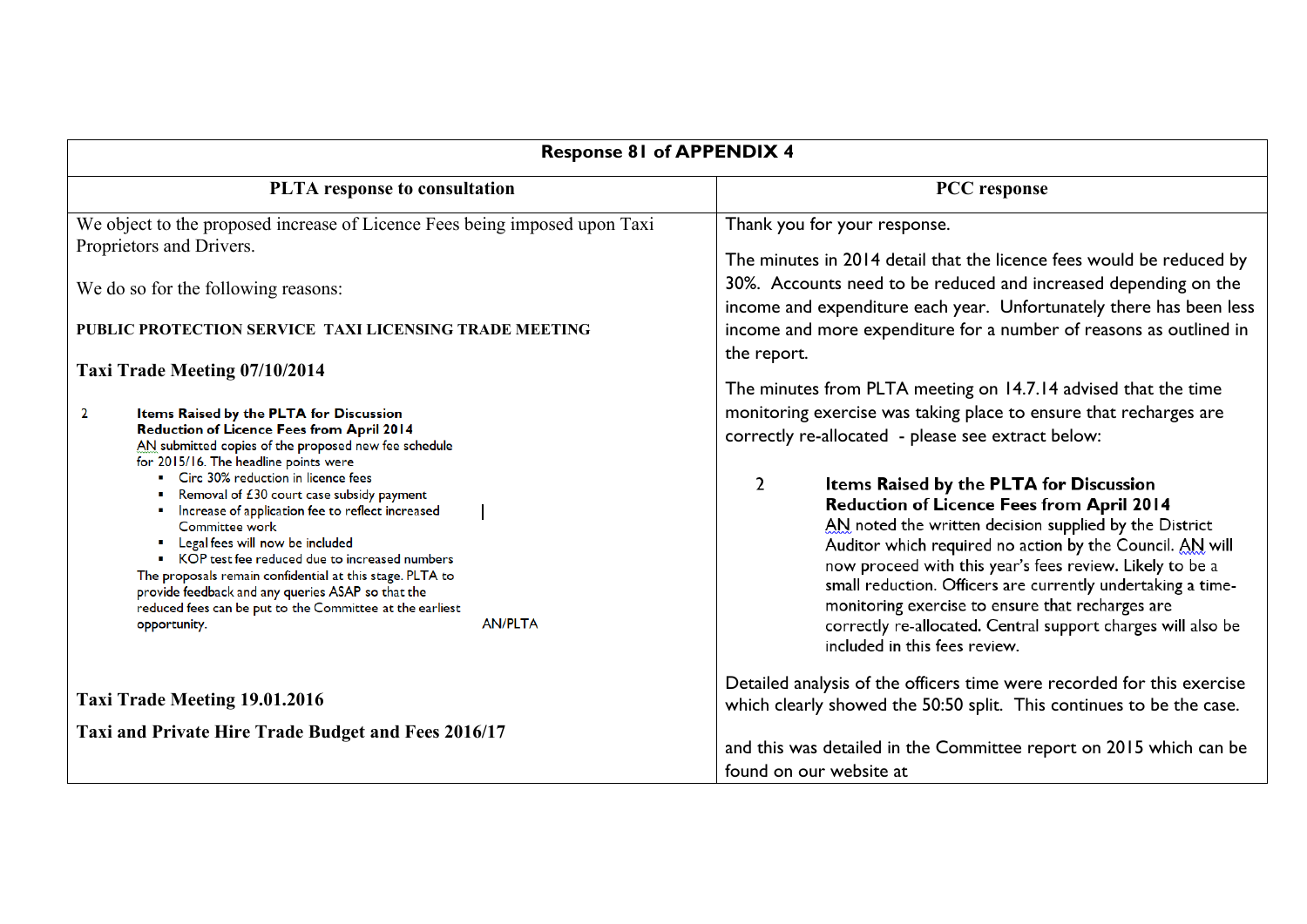|                               | AN updated the meeting on the budgets and the position is that the 'status quo' is<br>likely to be maintained going forward. It is hoped that the 2016/17 budget can be<br>completed in the next few weeks and a further meeting will be arranged.                |                                                    | http://web.plymouth.gov.uk/modgov?modgovlink=http%3A%2F%2Fde<br>mocracy.plymouth.gov.uk%2FieListDocuments.aspx%3FCId%3D566%2<br>6amp%3BMId%3D5928%26amp%3BVer%3D4                                                      |
|-------------------------------|-------------------------------------------------------------------------------------------------------------------------------------------------------------------------------------------------------------------------------------------------------------------|----------------------------------------------------|------------------------------------------------------------------------------------------------------------------------------------------------------------------------------------------------------------------------|
| 2 <sub>c</sub>                | Taxi Trade Meeting 12/04/2016                                                                                                                                                                                                                                     | $AN - to send$                                     | (or by selecting the' Councillors, Committees and meetings' and then<br>'Committee Meetings' and then 'Taxi Licensing Committee' and then<br>'22 January 2015').                                                       |
|                               | Taxi and Private Hire Trade Budget and Fees 2016/17<br>AN updated the meeting on the budgets and the<br>position is that the 'status quo' is likely to be<br>maintained going forward. Outturn for 2015/16 now<br>complete. Projected budgets up to 2018/19 being | outurn and budget<br>projects prior to<br>meeting. |                                                                                                                                                                                                                        |
| 2d                            | prepared and a further meeting will be arranged.<br>Note: CW – to Liaise refers to something else; RWH                                                                                                                                                            | $CW - to \nexists$                                 |                                                                                                                                                                                                                        |
|                               | Taxi Trade Meeting 12/07/2016                                                                                                                                                                                                                                     |                                                    |                                                                                                                                                                                                                        |
| $\mathbf C$                   | <b>PCC Taxi and Private Hire Trade Budget</b><br>and Licence Fees                                                                                                                                                                                                 | <b>SF</b>                                          |                                                                                                                                                                                                                        |
|                               | AN. Budget spreadsheet has been provided<br>to RH for viewing. Approximately £80,000                                                                                                                                                                              |                                                    |                                                                                                                                                                                                                        |
|                               | in the pot. Fees proposed to be increased by<br>10% to stop the reserve dwindling New DBS                                                                                                                                                                         |                                                    |                                                                                                                                                                                                                        |
|                               | process will be reflected in new fee structure.                                                                                                                                                                                                                   |                                                    | <b>Trade Meeting 17.1.17</b>                                                                                                                                                                                           |
| Taxi Trade Meeting 17/01/2017 |                                                                                                                                                                                                                                                                   |                                                    | Rachael Hind had only just started as Licensing Manager on 18 January<br>2017. Therefore the budget could not be discussed in detail at this<br>meeting. The officers at the meeting did not know the full details and |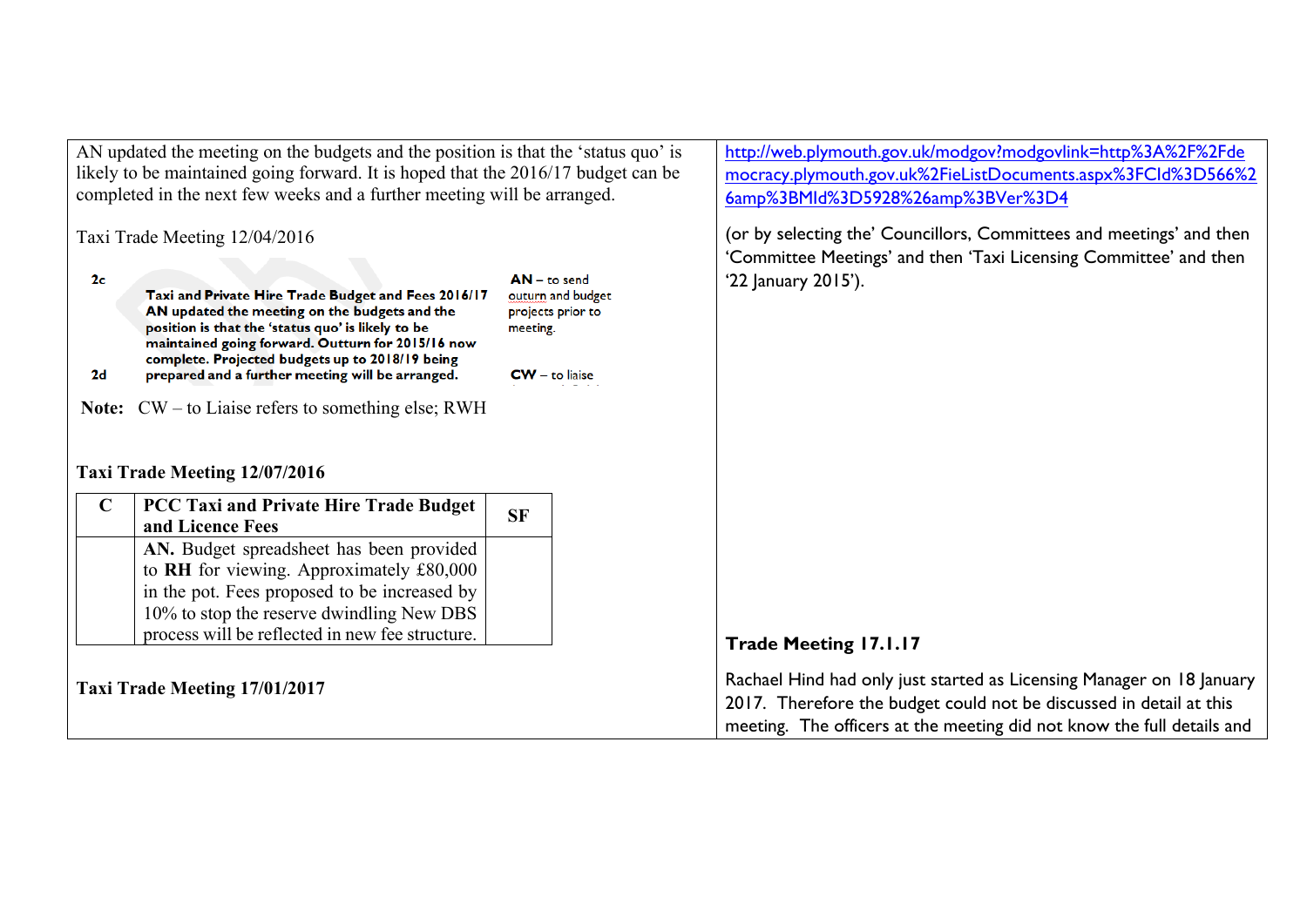| 8. | PCC Taxi and Private Hire Budget and License Fees 2017/2018                                                                                                                                                                                                                                                                                                                                                                                                                                                                                  |               | advised that a separate meeting would be arranged to discuss the                                                                                                                                                                                   |
|----|----------------------------------------------------------------------------------------------------------------------------------------------------------------------------------------------------------------------------------------------------------------------------------------------------------------------------------------------------------------------------------------------------------------------------------------------------------------------------------------------------------------------------------------------|---------------|----------------------------------------------------------------------------------------------------------------------------------------------------------------------------------------------------------------------------------------------------|
|    | RH enquired about the budget and whether any increase would be<br>needed over the forthcoming year. GH stated that he did not have access<br>to this information however; Andy Netherton had stated prior to leaving<br>that there would need to be uplift over the next couple of years in the<br>region of 5% per year to maintain the agreed buffer. RH queried this. GH<br>to liaise with RHD to arrange a separate meeting with the PLTA to<br>discuss.                                                                                 | <b>RHD/GH</b> | budgets.<br>The date of this meeting you are referring to was 16.4.18.                                                                                                                                                                             |
|    | Taxi Trade Meeting 16/04/2017                                                                                                                                                                                                                                                                                                                                                                                                                                                                                                                |               | The accounts are reviewed throughout the year. The previous                                                                                                                                                                                        |
| 3  | Taxi and PH trade Budget for 2018-19 (PLTA                                                                                                                                                                                                                                                                                                                                                                                                                                                                                                   |               | committee report predicted the fees to be increased by 15%,                                                                                                                                                                                        |
|    | <b>RHD</b> relayed the following information regarding the<br>setting of fees<br>in her absence:<br>- waiting to get full picture from the end of the financial<br>year, end of March. The new fees only came in in August<br>17 so RHD is suggesting that this should tie in on an<br>annual basis around this date. This also gives the<br>Council's Finance Department and RHD adequate time to<br>analyse the accounts so that the following year's fees can<br>be accurately set. RHD to provide an update when<br>sorted with finance. | <b>RHD</b>    | however it was not known at that time that the split in enforcement<br>had not been allocated correctly and did not foresee the increase in<br>central recharges or the increases in expenditure for the legal fees<br>and the ambassador courses. |
|    | <b>RWH</b> added that a 50k float was needed and therefore a<br>raise of 15% was recommended and supported by the<br>PLTA for the previous financial year. He also added that<br>historically the financial information has always been<br>provided in April of each year and consistency would be                                                                                                                                                                                                                                           |               |                                                                                                                                                                                                                                                    |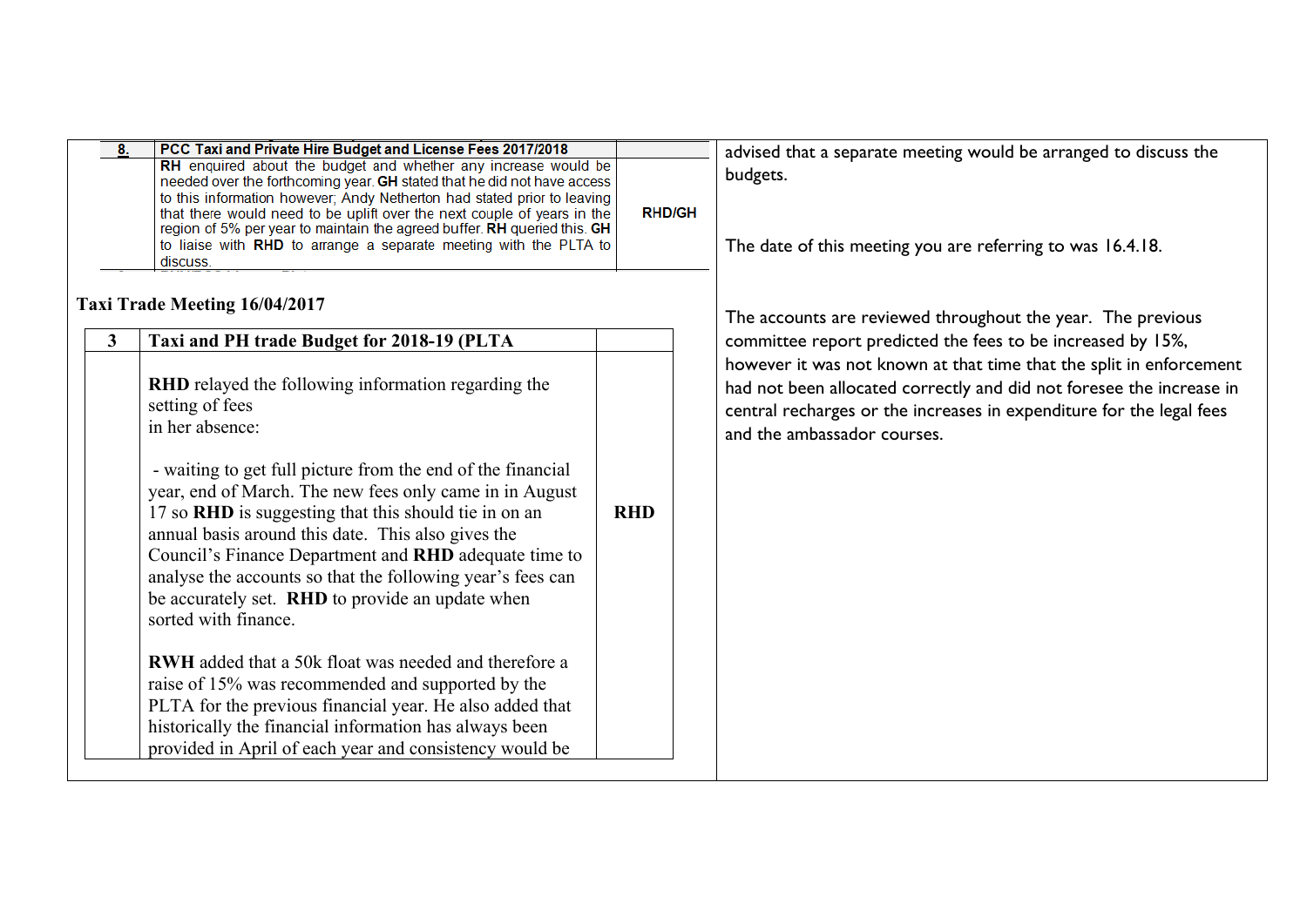useful either way. It was agreed for Projected figures to be provided July time each year followed up by the final outcome in August of each year.

## **Taxi Trade Meeting 18/04/2017**

| 7.    | PCC Taxi and Private Hire Budget and License Fees 2017/2018                                                                                                                                                                                                                                            |     |
|-------|--------------------------------------------------------------------------------------------------------------------------------------------------------------------------------------------------------------------------------------------------------------------------------------------------------|-----|
|       | After the separate meeting held with the PLTA on the $18th$ of April RHD provided a<br>brief update to progress with setting the fees. There is an agreement that the fees<br>will rise by 15 %. The report goes to Committee on the 11 <sup>th</sup> of May for approval<br>prior to being published. |     |
|       | <b>RH</b> requested that a meeting be held in October this year to provide plenty of time<br>to discuss/agree any future changes to fees prior to them being set. All agreed.                                                                                                                          | ΑIΙ |
|       | <b>Note:</b> Increased Fees were not introduced until August 2017 thereby increasing                                                                                                                                                                                                                   |     |
| debt. |                                                                                                                                                                                                                                                                                                        |     |
|       | Taxi Trade Meeting 18/07/2017                                                                                                                                                                                                                                                                          |     |
| 7.    | PCC taxi and Private Hire Trade Budget and Licence Fees                                                                                                                                                                                                                                                |     |
|       |                                                                                                                                                                                                                                                                                                        |     |

RHD provided an update on the budget. RHM suggested that fees are looked at earlier for example the October Trade meeting to prevent any issues not being picked up prior to the new financial year. The report went to Committee on the I lth of May for approval prior to the fees being published. A few objections were received and so these were taken before Committee on the 13<sup>th</sup> of july and were rejected. The new fees structure comes into force on the 1st of August 2017.

**Note:** RHM = RWH.

# **Taxi Trade Meeting on 18.4.17**

The fees were not introduced until August 2017 due to objections being received. A legal process must be followed and the two objections required the committee to reconsider the report before the fees could be agreed.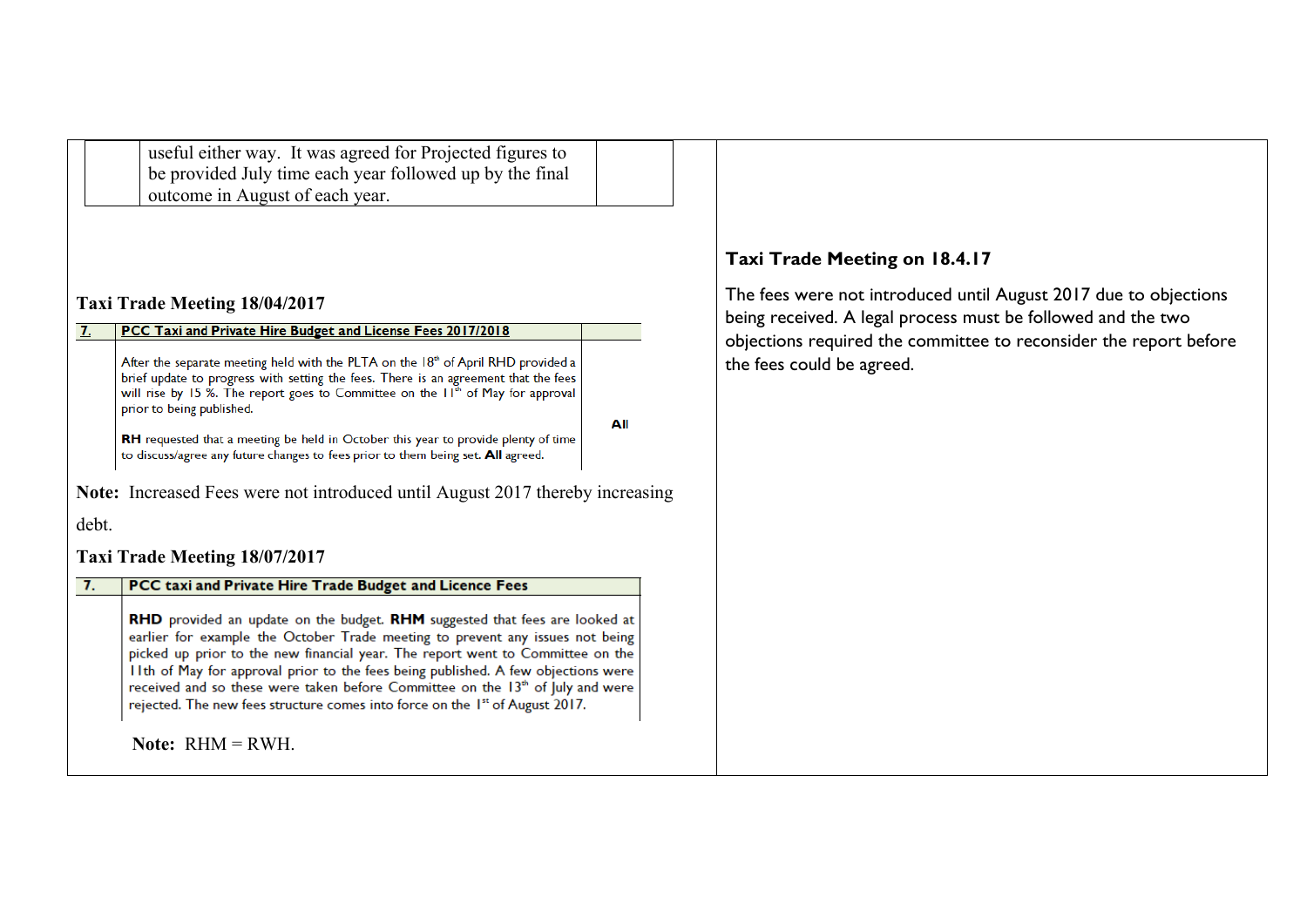| At the Taxi Trade Meeting held on 07/10/2014 the Taxi Trade<br><b>Comment:</b><br>Representatives were informed that "Legal fees will now be included". This is an<br>additional imposed cost.<br>At the Taxi Trade Meeting held on 19.01.2016 the Taxi Trade Representatives were                                                                                                                                                                                                                                                                                                                                                                                                                               | The taxi accounts are a trade account and all costs incurred must be<br>covered. A review of the accounts by the licensing manager in 2014<br>identified that corporate support recharges did not reflect the use of<br>legal officer support for the time spent on taxi matters and that the<br>calculation of fees should reflect the cost to the relevant parts of the |
|------------------------------------------------------------------------------------------------------------------------------------------------------------------------------------------------------------------------------------------------------------------------------------------------------------------------------------------------------------------------------------------------------------------------------------------------------------------------------------------------------------------------------------------------------------------------------------------------------------------------------------------------------------------------------------------------------------------|---------------------------------------------------------------------------------------------------------------------------------------------------------------------------------------------------------------------------------------------------------------------------------------------------------------------------------------------------------------------------|
| informed that the "status quo" is likely to be maintained.<br>At the Taxi Trade Meeting held on 12/04/2016 the Taxi Trade Representatives were<br>informed that the "status quo" is likely to be maintained and that the 2015/16<br>Outturn was now complete.                                                                                                                                                                                                                                                                                                                                                                                                                                                    | trade.                                                                                                                                                                                                                                                                                                                                                                    |
| At the Taxi Trade Meeting held on 12/07/2016 the Taxi Trade Representatives were<br>informed that there was approximately an £80.000 surplus being held in the Budget.                                                                                                                                                                                                                                                                                                                                                                                                                                                                                                                                           |                                                                                                                                                                                                                                                                                                                                                                           |
| At the Taxi Trade Meeting held on 17/01/2017 the Taxi Trade Representatives were<br>informed that an increase of 5% per year would be required. RH queried this.<br>At the Taxi Trade Meeting held on 16/04/2017 the Taxi Trade Representatives were<br>informed that the new fees only came in in August 17 so RHD is suggesting that<br>this should tie in on an annual basis around this date. RWH added that a 50k float<br>was needed and therefore a raise of 15% was recommended and supported by the<br>PLTA for the previous financial year. He also added that historically the financial<br>information has always been provided in April of each year and consistency would<br>be useful either way. | The Budget was not completed prior to April 2017 as the Manager                                                                                                                                                                                                                                                                                                           |
| Due to the LA's failure to implement a Budget in April it was decided to increase<br>fees in August. Does this mean that in future Licence Fees may increase on any<br>month of the LA's choosing. This is not satisfactory.                                                                                                                                                                                                                                                                                                                                                                                                                                                                                     | was not in post until 18 January 2017. The current budget was<br>delayed as a number of issues needed to be addressed to ensure the<br>fees set were accurate.                                                                                                                                                                                                            |
| At the Taxi Trade Meeting held on 18/04/2017 the Taxi Trade Representatives were<br>informed that fees will rise by 15% for the years 2017/18. RH requested that a<br>meeting be held in October this year to provide plenty of time to discuss/agree any<br>future changes to fees prior to them being set. All agreed.                                                                                                                                                                                                                                                                                                                                                                                         |                                                                                                                                                                                                                                                                                                                                                                           |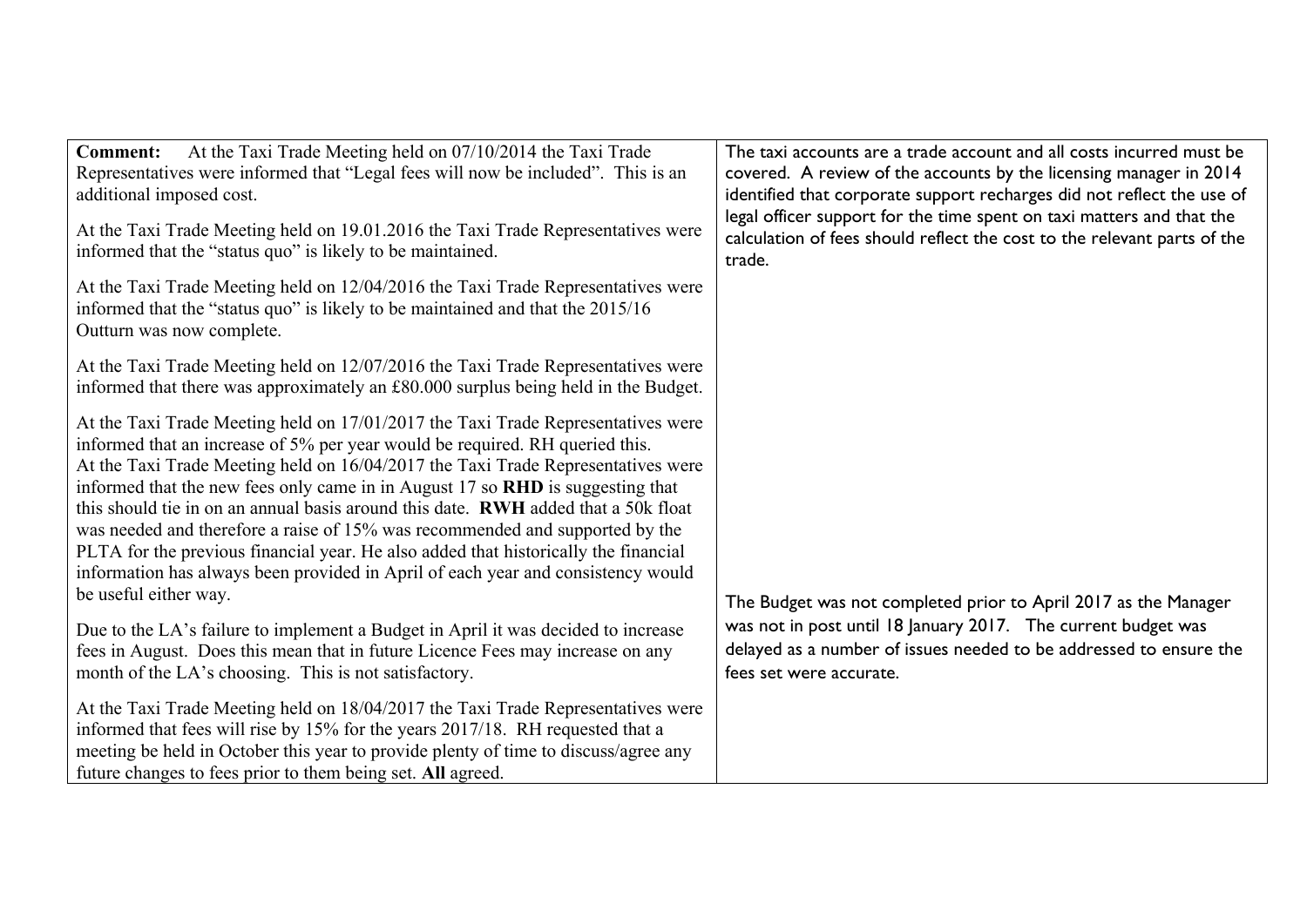| At the Taxi Trade Meeting held on 18/07/2017 the Taxi Trade Representatives were<br>informed that the new fees structure comes into force on 1 <sup>st</sup> August 2017.<br>We were informed on 10.01.2019 at the Taxi Licensing Committee Meeting that it<br>is not necessary to implement new Taxi Trade budgets in April as it is a 'stand-alone<br>budget' which we accept. |                                                                                                                                                                                                                                                                                                                                                                                                                                                                                                                                                                                                                                                                                                                                                                                                                                                                                                                                                                                                                                                                                                                                                                                            |
|----------------------------------------------------------------------------------------------------------------------------------------------------------------------------------------------------------------------------------------------------------------------------------------------------------------------------------------------------------------------------------|--------------------------------------------------------------------------------------------------------------------------------------------------------------------------------------------------------------------------------------------------------------------------------------------------------------------------------------------------------------------------------------------------------------------------------------------------------------------------------------------------------------------------------------------------------------------------------------------------------------------------------------------------------------------------------------------------------------------------------------------------------------------------------------------------------------------------------------------------------------------------------------------------------------------------------------------------------------------------------------------------------------------------------------------------------------------------------------------------------------------------------------------------------------------------------------------|
| The fact still remains that delays in implemented budgetary increases has increased<br>the Taxi Trade deficit.                                                                                                                                                                                                                                                                   | LA should cut its' cloth accordingly and cut down on<br>expenses                                                                                                                                                                                                                                                                                                                                                                                                                                                                                                                                                                                                                                                                                                                                                                                                                                                                                                                                                                                                                                                                                                                           |
| With a surplus of approximately £80,000 in July of 2016 and £28,305 in December<br>2018 it was obvious that there would eventually be a deficit therefore the LA should<br>cut its' cloth accordingly and cut down on expenses.<br>It is requested that a sum is deducted from the total deficit to compensate the Taxi<br>Trade Budget for perceived failures of our LA.        | The department continually review their performance. There has<br>been an increase in complaints and a number of drivers have had to<br>attend committee for their licence to be reviewed. The enforcement<br>officers undertook 487 vehicle inspections in the last 12 months and<br>take part in a number of targeted operations with the Police and<br>school transport.<br>There have been a number of Hackney Carriage drivers that have<br>appeared before Committee and have had their driver's licence<br>suspended or revoked. The drivers are able to appeal the Committee<br>decision to the Courts which has increased the time and cost in<br>defending the appeals.<br>All drivers can appeal to the Magistrate's Court against a committee<br>decision to suspend or revoke their licence. If a driver appeals then the<br>Council must defend its case. The council have been found by the<br>Magistrates Court in all our cases to have made the correct decision,<br>however unfortunately very little or no costs are granted.<br>310 (64%) private hire vehicles and 177 (36%) hackney carriage<br>vehicles were inspected. 28% (50) of Hackney carriage vehicles were |

 $\Gamma$ 

 $\overline{\phantom{0}}$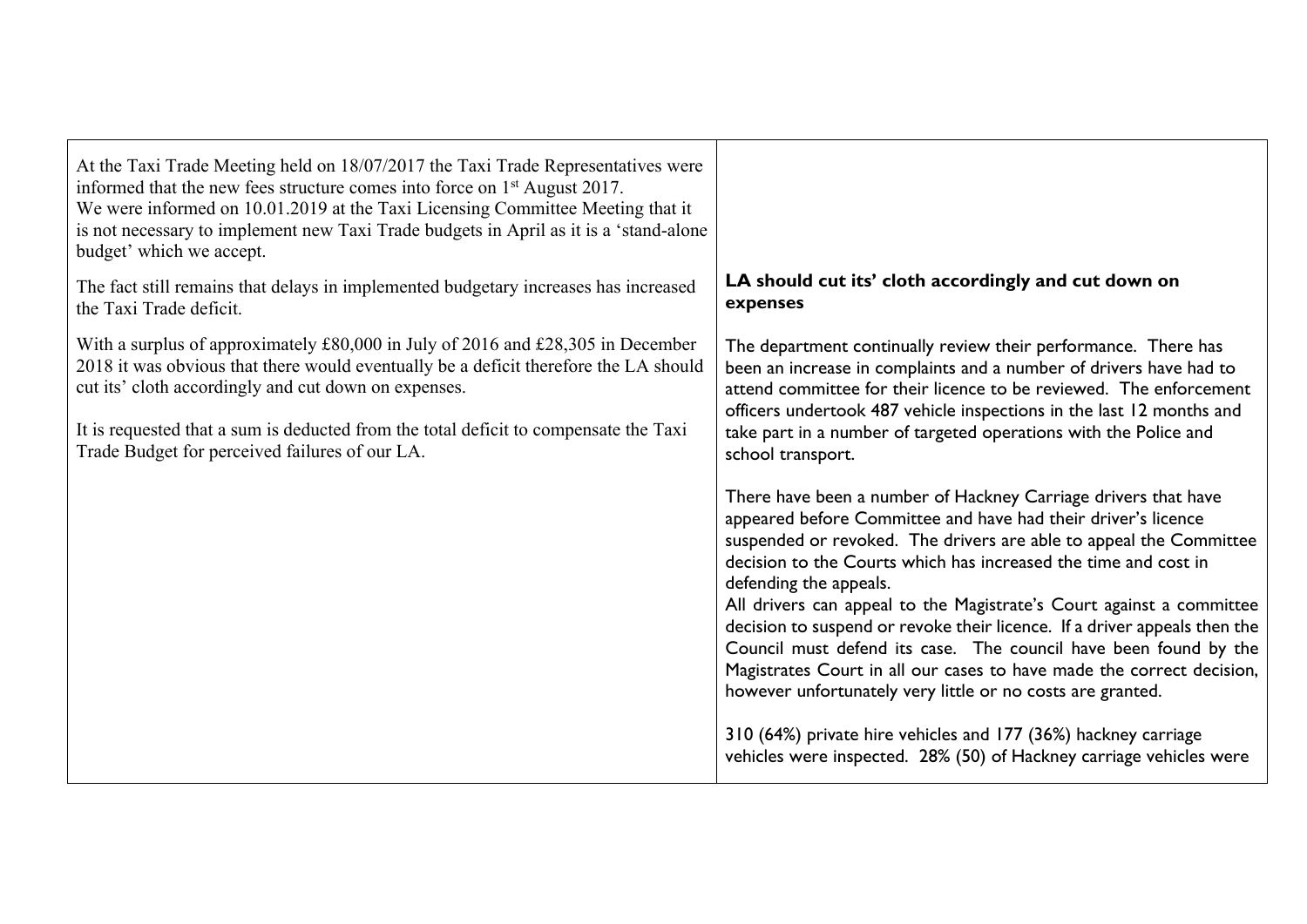|                 |                                  |                  |                                     |                                                            | Private Hire vehicles were stopped or issued with Vehicle Defect<br>Notices.                                                                |
|-----------------|----------------------------------|------------------|-------------------------------------|------------------------------------------------------------|---------------------------------------------------------------------------------------------------------------------------------------------|
|                 |                                  |                  | <b>Spreadsheet 2018/19 Forecast</b> |                                                            | <b>Salaries</b><br>The salaries listed in $1001 - 1006$ are for the three enforcement                                                       |
|                 | <b>EXPENDITURE</b>               | Taxis            | <b>PH</b>                           | Total                                                      | officers and the Apprentice. The other members of staff are                                                                                 |
| 1001            | APT7Saleries basic               | 41,957           | 46,211                              | 88,168                                                     | recharged from 7107 (Recharges from front line staff). The 2015                                                                             |
| 1002            | APT&C Salaries NI $3,762$        |                  | 3,899                               | 7,661                                                      | committee report and the 2017 committee report confirmed that the<br>split for enforcement officers would be 50:50. The apprentice is split |
| 1004            | APT&C Overtime                   | 1,500            | 1,500                               | 3,000                                                      | 30% to HC and 70% to PH and will change to 31% HC and 69% PH                                                                                |
| 1005            | Pensions Deficit                 | 2,685            | 2,958                               | 5,643 Superannuation                                       | from I March 2019. These figures are correct.                                                                                               |
| 1006            | Apprenticeship Levy              | 135              | 250                                 | 385                                                        |                                                                                                                                             |
| 2505            | Pertemps and                     | $\boldsymbol{0}$ | $\boldsymbol{0}$                    | $\boldsymbol{0}$                                           |                                                                                                                                             |
|                 | <b>TRAP Care Staff</b>           |                  |                                     |                                                            |                                                                                                                                             |
|                 |                                  | 50,039           | 54,818                              | 104,857                                                    |                                                                                                                                             |
| <b>Comment:</b> |                                  |                  |                                     | The previously agreed 34% Taxi 66% PH provides a figure of |                                                                                                                                             |
| £35,651 for     | Taxis and £69,206 for PH.        |                  |                                     |                                                            | The medical expenses is regarding a member of the enforcement                                                                               |
|                 |                                  |                  |                                     |                                                            | officer staff which is 50:50 split.<br>The employers liability insurance is for the three taxi                                              |
| 2804            | <b>Medical Expenses</b>          | 148              | 148                                 | 296                                                        | enforcement officers and the apprentice. The split for the future                                                                           |
| 2809            | Employers<br>Liability Insurance | 158              | 294                                 | 452                                                        | years is correct. The prediction for 2018/19 is not accurate and                                                                            |

stopped or issued with Vehicle Defect Notices and 22% (68) of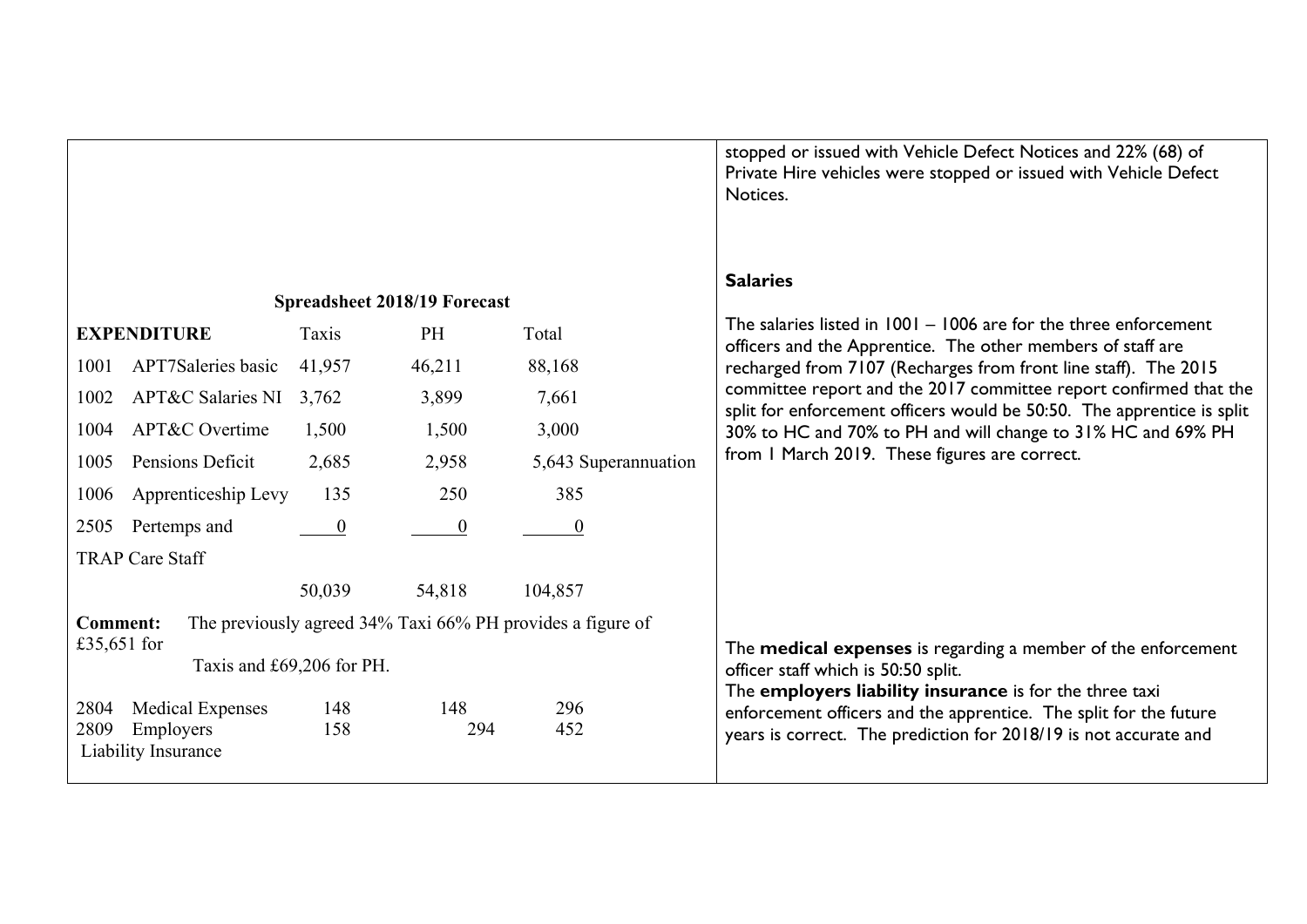| <b>Comment:</b>                                              | There is a disparity between the two trades figures.                                                                  |     |     |       | should be 203 (HC) and 248 (for PH) and this is correctly forecasted<br>for the future years.                                                                                                                                                                                                                                                                                                                                                                                                                                                                                                                                                                                               |  |
|--------------------------------------------------------------|-----------------------------------------------------------------------------------------------------------------------|-----|-----|-------|---------------------------------------------------------------------------------------------------------------------------------------------------------------------------------------------------------------------------------------------------------------------------------------------------------------------------------------------------------------------------------------------------------------------------------------------------------------------------------------------------------------------------------------------------------------------------------------------------------------------------------------------------------------------------------------------|--|
| 3501                                                         | <b>Cleaning Materials</b>                                                                                             |     |     | 10    |                                                                                                                                                                                                                                                                                                                                                                                                                                                                                                                                                                                                                                                                                             |  |
| <b>Comment:</b>                                              | Why is there no charge for Cleaning Materials against PH?                                                             |     |     |       | <b>Cleaning Materials</b><br>This is included each year as a possible expenditure based on actual<br>spend in 2017/18. There should be $£11$ in the PH cell but there is an<br>error on the spreadsheet and it hasn't pulled through. However, no<br>additional cleaning materials have been required to be purchased this<br>year for both accounts. In 2017/18, a total of £9.93 was charged to<br>the HC accounts for cleaning materials. £4.48 was spent on cleaning<br>materials for the hackney carriage rank signs. These were cleaned<br>when the new fare tariffs were put up. The remaining $£5.45$ was on<br>one bottle of suncream for one enforcement officer. This is the way |  |
| Repair $\&$<br>4003                                          |                                                                                                                       | 152 | 153 | 305   | it is automatically coded on our system and there is no other general<br>code this would fit into. The PH trade spent $£10.90$ in $2017/18 -$ this                                                                                                                                                                                                                                                                                                                                                                                                                                                                                                                                          |  |
| Maintenance of Vehicles<br><b>Fuel Costs</b><br>4005<br>4007 | Purchase of Road                                                                                                      | 184 | 183 | 367   | was on two bottles of suncream for the remaining two enforcement<br>officers. The 70:30 split was used here as when officers are outside                                                                                                                                                                                                                                                                                                                                                                                                                                                                                                                                                    |  |
| <b>Fund Licences</b>                                         |                                                                                                                       | 109 | 110 | 219   | inspecting vehicles, more PH are inspected than HC.                                                                                                                                                                                                                                                                                                                                                                                                                                                                                                                                                                                                                                         |  |
| 4008                                                         | Repairs & Maintenance                                                                                                 | 40  | 41  | 82    | <b>Vehicle Costs</b>                                                                                                                                                                                                                                                                                                                                                                                                                                                                                                                                                                                                                                                                        |  |
| <b>MOT</b> Fees<br>4010                                      |                                                                                                                       | 22  | 23  | 45    |                                                                                                                                                                                                                                                                                                                                                                                                                                                                                                                                                                                                                                                                                             |  |
| 4101                                                         | Vehicle Pool Recharges                                                                                                | 822 | 823 | 1,645 | The costs are allocated correctly as the enforcement costs are 50:50<br>therefore the van is used by the enforcement officers for all their                                                                                                                                                                                                                                                                                                                                                                                                                                                                                                                                                 |  |
| <b>Comment:</b><br>other                                     | Costs do not appear to be correctly allocated.<br>With the two trades paying for Vehicle Pool Recharges why are there |     |     |       | work and needs to be charged accordingly.<br>The vehicle pool recharges is just for the hire of the vehicle. The<br>other costs are the general running of the vehicle per year.                                                                                                                                                                                                                                                                                                                                                                                                                                                                                                            |  |
|                                                              | charges.                                                                                                              |     |     |       |                                                                                                                                                                                                                                                                                                                                                                                                                                                                                                                                                                                                                                                                                             |  |
| 3042                                                         | <b>Rank Review</b>                                                                                                    |     |     | Nil   | <b>Rank Review</b><br>No expenditure has been required this year to date for any<br>alterations of taxi ranks. Enforcement officers undertake rank reviews                                                                                                                                                                                                                                                                                                                                                                                                                                                                                                                                  |  |
| <b>Comment:</b>                                              | Why is there no figure for taxi rank Review?                                                                          |     |     |       |                                                                                                                                                                                                                                                                                                                                                                                                                                                                                                                                                                                                                                                                                             |  |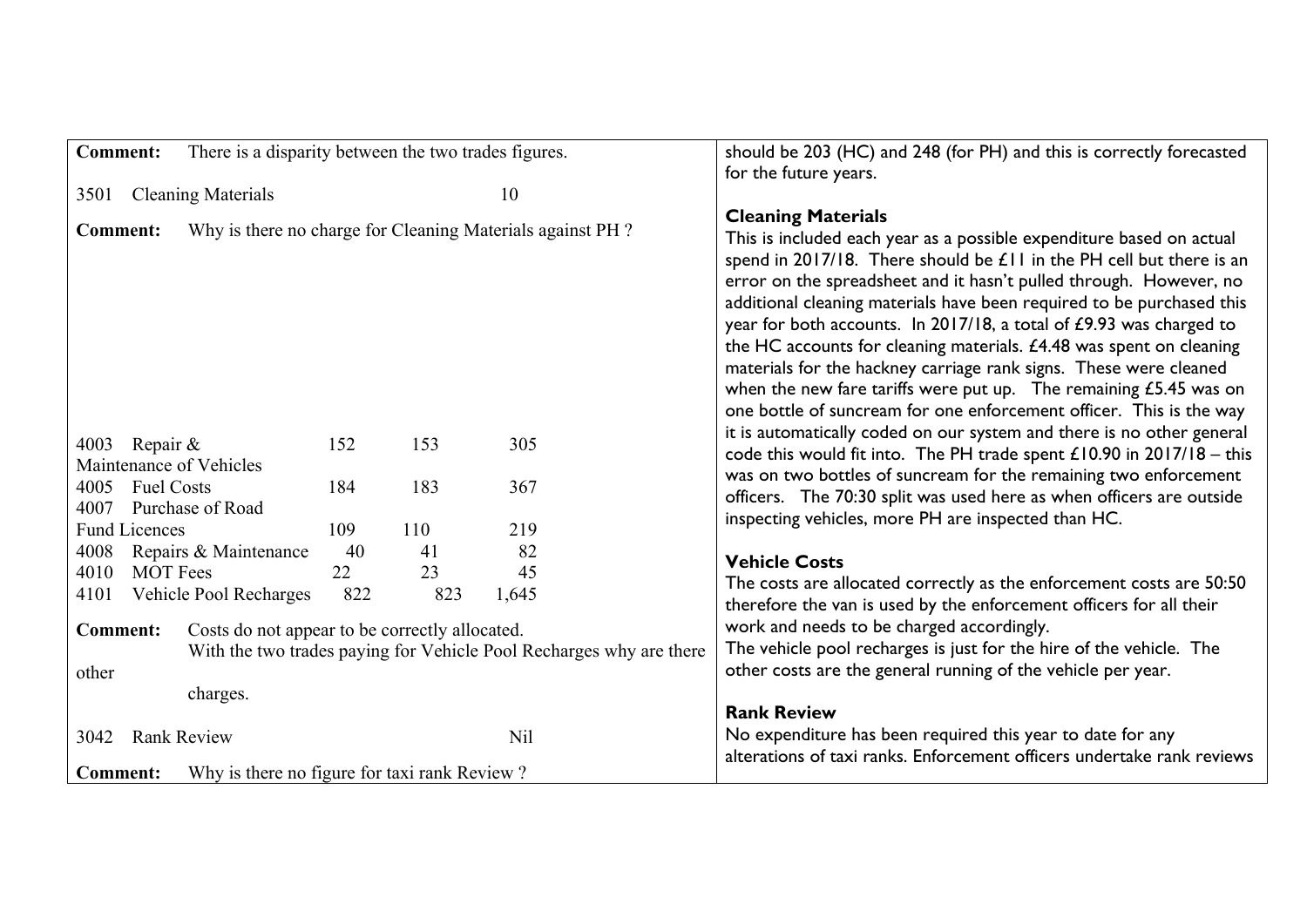| <b>EXPENDITURE</b>                                                                                                                                                                |                                              |                  | Why is there no figure for New, Alteration and Removal of taxi ranks? | throughout the year and ensure any issues are rectified. Officers also<br>liaise with Planning and safety officers to ensure there is suitable and<br>adequate rank provision at new development sites in the city for<br>example the bus station, the new cinema complex and the new plans<br>for the city centre development schemes. Any new ranks installed<br>have been paid for as part of the development costs. |
|-----------------------------------------------------------------------------------------------------------------------------------------------------------------------------------|----------------------------------------------|------------------|-----------------------------------------------------------------------|-------------------------------------------------------------------------------------------------------------------------------------------------------------------------------------------------------------------------------------------------------------------------------------------------------------------------------------------------------------------------------------------------------------------------|
|                                                                                                                                                                                   | Taxis                                        | PH               | Total                                                                 | Officers also arrange temporary ranks at the Barbican during events<br>and liaise with the Events Team to ensure there is minimal impact on                                                                                                                                                                                                                                                                             |
| 5001 Purchase<br>of Equipment                                                                                                                                                     | 6,337                                        | 12,422           | 18,759                                                                | the rank provision.                                                                                                                                                                                                                                                                                                                                                                                                     |
| 5002 Maintenance<br>of Equipment<br>5004 Purchase of                                                                                                                              | 14                                           | 33               | 47                                                                    | <b>Purchase of equipment</b> is for the VIP vehicle plates and all the<br>materials required to make up the vehicle plate and to the materials                                                                                                                                                                                                                                                                          |
| Materials<br>5051 Purchase                                                                                                                                                        | 202                                          | 254              | 456                                                                   | used to print the drivers licence cards/lanyards.                                                                                                                                                                                                                                                                                                                                                                       |
| of Stock<br>5201 Purchase of Clothing                                                                                                                                             | $\overline{2}$                               | $\boldsymbol{0}$ | $\overline{2}$                                                        |                                                                                                                                                                                                                                                                                                                                                                                                                         |
| and Uniforms                                                                                                                                                                      | 28                                           | 62               | 90                                                                    |                                                                                                                                                                                                                                                                                                                                                                                                                         |
| <b>Comment:</b><br>purchase of equipment.<br>Why is the Taxi Trade charged for Purchase of stock and not PH.<br>The apportionment between the two trades appears to be incorrect. |                                              |                  | Why does there appear to be an annual cost of $£18,759$ for the       |                                                                                                                                                                                                                                                                                                                                                                                                                         |
| 5301 Printing<br><b>Comment:</b>                                                                                                                                                  | 1,800<br>The figures require an explanation. | 1,629            | 3,429                                                                 | <b>Printing</b><br>All bulk renewal and mail merge letters are printed and posted by the<br>print room. These costs also include the printing of HC fare stickers<br>for the ranks signs, fare sheets, producing and printing of the drivers'                                                                                                                                                                           |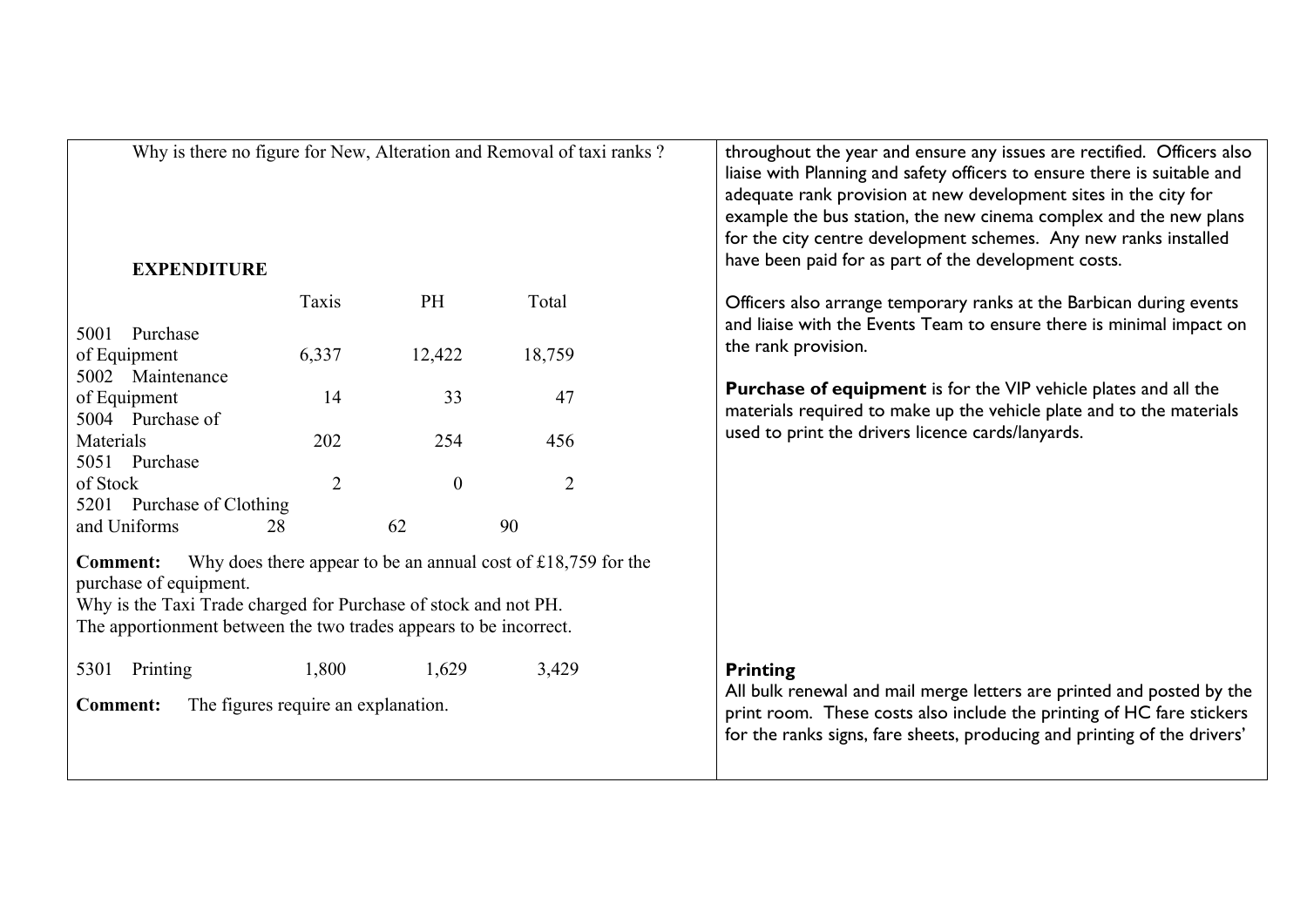| 5411<br>476                               | Maintenance of Computer Hardware                              | 238    | 238 | handbooks and ambassador books and the printing of the HC stickers<br>for the cabs.                                                                                                                                                                                                                                                                                                                                                                                                                                              |
|-------------------------------------------|---------------------------------------------------------------|--------|-----|----------------------------------------------------------------------------------------------------------------------------------------------------------------------------------------------------------------------------------------------------------------------------------------------------------------------------------------------------------------------------------------------------------------------------------------------------------------------------------------------------------------------------------|
| <b>Comment:</b>                           | There is no apportionment.                                    |        |     | This was a predicted figure generated by the accounts system.<br>However, to date, the HC have spent £949 and PH have spent<br>1611.34. In 2017/18 the HC was higher than PH as we purchased the<br>taxi rank sign stickers for the new fare tariff; table of fares mail merge                                                                                                                                                                                                                                                   |
| 5517                                      | Advertising & Publicity                                       |        | 436 | to all drivers and copies of the fare tables to display in the cabs. We<br>also purchased a supply of internal labels for the HC cabs as our                                                                                                                                                                                                                                                                                                                                                                                     |
| <b>Comment:</b><br>2019/20 ?              | 2017/18 Taxis charged £1,710 and in 2020/21 £1,710 but nil in |        |     | supply had run out.<br><b>Maintenance of Computer Hardware</b>                                                                                                                                                                                                                                                                                                                                                                                                                                                                   |
| companies.                                | Why is there a cost for advertising and publicising private   |        |     | This is an error in the forecast and has been proportioned correctly<br>on the system to £142.80 for HC and £333.20 for PH. It was for a<br>specialist visit from our database provider, LALPAC to undertake<br>work on our taxi database.                                                                                                                                                                                                                                                                                       |
|                                           |                                                               |        |     | <b>Advertising Publicity</b><br>The spreadsheet had not fed a field across into $HC - it$ has been<br>included as $£1710$ for the other years as this was based on the<br>2017/18 outturn. This year we have spent £347.84 which is the<br>proportion of costs involved with the advertising of the fees in the<br>Plymouth Herald in January 2019. The previous year was higher for<br>HC due to the additional cost of advertising the fare tariff. This is<br>included each year as a prediction just in case it is required. |
| Legal Expenses<br>5519<br><b>Comment:</b> | 3,000<br>373<br>We request a breakdown of Legal Expenses      | 3,373  |     | <b>Legal Expenses</b><br>The £3000 is what we predicted in November for James Button, Taxi<br>Solicitor when he defended the taxi policy appeal at the Magistrates<br>Court, however we are waiting the final bill as this was £6497. We                                                                                                                                                                                                                                                                                         |
| 5703<br>Legal Agents 31,466               | 18,995                                                        | 50,461 |     |                                                                                                                                                                                                                                                                                                                                                                                                                                                                                                                                  |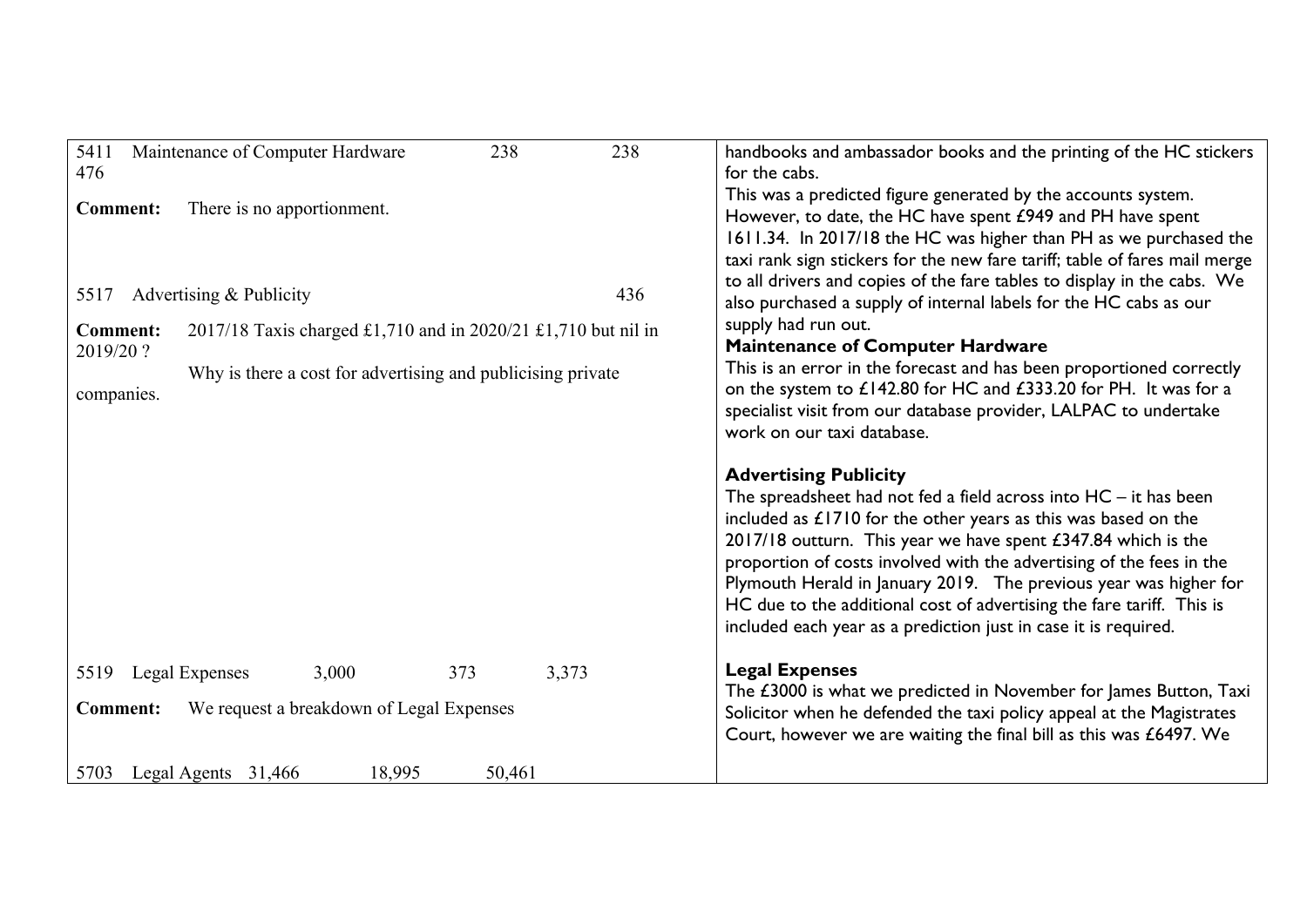| will receive £3300 back in costs from the HC driver who was not                                                                                                                                                                                                                                                                                                                                                                                                                                                                                                                                                                                                                                                                                                                                                                                                                                                                                                              |
|------------------------------------------------------------------------------------------------------------------------------------------------------------------------------------------------------------------------------------------------------------------------------------------------------------------------------------------------------------------------------------------------------------------------------------------------------------------------------------------------------------------------------------------------------------------------------------------------------------------------------------------------------------------------------------------------------------------------------------------------------------------------------------------------------------------------------------------------------------------------------------------------------------------------------------------------------------------------------|
| successful with this appeal. This will be shown in 8349.                                                                                                                                                                                                                                                                                                                                                                                                                                                                                                                                                                                                                                                                                                                                                                                                                                                                                                                     |
| The $£373$ is a predicted amount for PH just in case we need to use it<br>for any barrister costs. It was reduced in October 2018 from 973                                                                                                                                                                                                                                                                                                                                                                                                                                                                                                                                                                                                                                                                                                                                                                                                                                   |
| which was last year's costs and there is no current spend on this at<br>this time.                                                                                                                                                                                                                                                                                                                                                                                                                                                                                                                                                                                                                                                                                                                                                                                                                                                                                           |
| A full breakdown of legal agent's costs will be provided to Devon<br>Audit.                                                                                                                                                                                                                                                                                                                                                                                                                                                                                                                                                                                                                                                                                                                                                                                                                                                                                                  |
| <b>Drivers Tests</b><br>This should read the same as the following years i.e. £975 for HC and<br>£10,075 for PH but the cell has merged it into PH in error for the<br>forecast in 2018. The actual income line (8717) to date is $£340$ and<br>an expenditure line of £300 for HC. For PH, we have had an income<br>of £6630 and an expenditure to date of £5850.<br>City Bus will not allow drivers to pay them direct and therefore we<br>have to take the payment from the drivers and pay City Bus<br>ourselves. This year to date we have had four HC drivers requiring<br>driving tests (one new applicant and the other were required by<br>Committee).<br>An additional £10 has been included to cover the administration<br>involved with the tests and also to ensure there is a buffer as the cost<br>can increase at any time before a fee increase can be set.<br>The income is shown under 8717. The predicted figures have been<br>based on 2017/18 outturn. |
|                                                                                                                                                                                                                                                                                                                                                                                                                                                                                                                                                                                                                                                                                                                                                                                                                                                                                                                                                                              |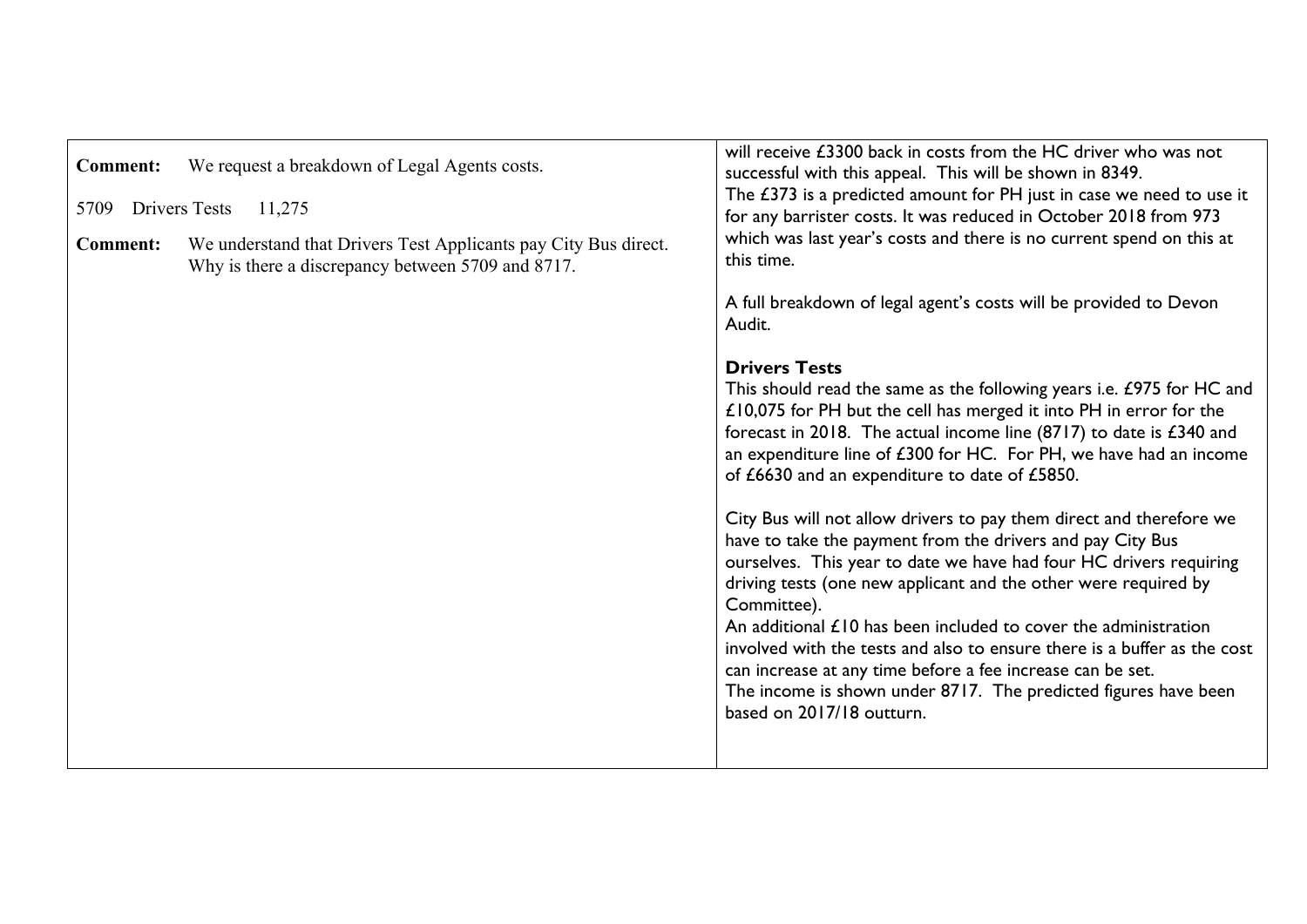| DVLA checks<br>5710<br>249<br>461<br>710<br><b>Comment:</b> Report Page 8 5.9 £3.00 but £10.00 charged when staff time already<br>paid.                                                                                                                                                                                                            | <b>DVLA Checks</b><br>The committee report covers the new charges to be incurred using a<br>new provider for the DVLA checks. The £10 would only be included<br>for those drivers that do not hold a UK driving licence as this incurs a<br>higher fee.                                                                                                                                                                                                                                                                                                                   |
|----------------------------------------------------------------------------------------------------------------------------------------------------------------------------------------------------------------------------------------------------------------------------------------------------------------------------------------------------|---------------------------------------------------------------------------------------------------------------------------------------------------------------------------------------------------------------------------------------------------------------------------------------------------------------------------------------------------------------------------------------------------------------------------------------------------------------------------------------------------------------------------------------------------------------------------|
| Miscellaneous<br>37,299<br>(37,299)<br>5901<br>In 2018/19 Taxis paid 113, a full explanation is required.<br><b>Comment:</b><br>Why is the same figure paid out by the Taxi Budget and received by<br>the PH<br>Budget.<br><b>Private Contractors</b><br>17,253<br>2,610<br>19,863<br>6101<br><b>Comment:</b> What did the Private Contractors do? | <b>Miscellaneous</b><br>This is the correction for the enforcement officer's costs since 2015.<br>Hackney accounts were only paying 30% and Private Hire were paying<br>70% when it should have been 50:50, therefore this sum needs to<br>move from HC to PH accounts to correct this error.<br><b>The Private Contractors</b><br>£15,995 is for the unmet demand survey and the rest is for the<br>predicted proportion of the delivery of the Ambassador and<br>safeguarding courses.<br>The £2610 for the PH trade is for the ambassador and safeguarding<br>courses. |
| <b>INCOME</b><br><b>PH</b><br>Taxis<br><b>Total</b><br>7107 Recharges from<br><b>Front Line Services</b><br>91,314<br>140,229<br>48,915<br>A full breakdown is required?<br><b>Comment:</b>                                                                                                                                                        | <b>Recharges from Front Line Services</b><br>This is for the two administration officers (charged at 30:70 to<br>HC/PH); half of the Senior Officer (charged at 50:50 to HC/PH); half<br>of the Licensing Manager wages (charged at 30:70 to HC/PH); 15% of<br>Technical Support Supervisor and 2% of Department Manager.                                                                                                                                                                                                                                                 |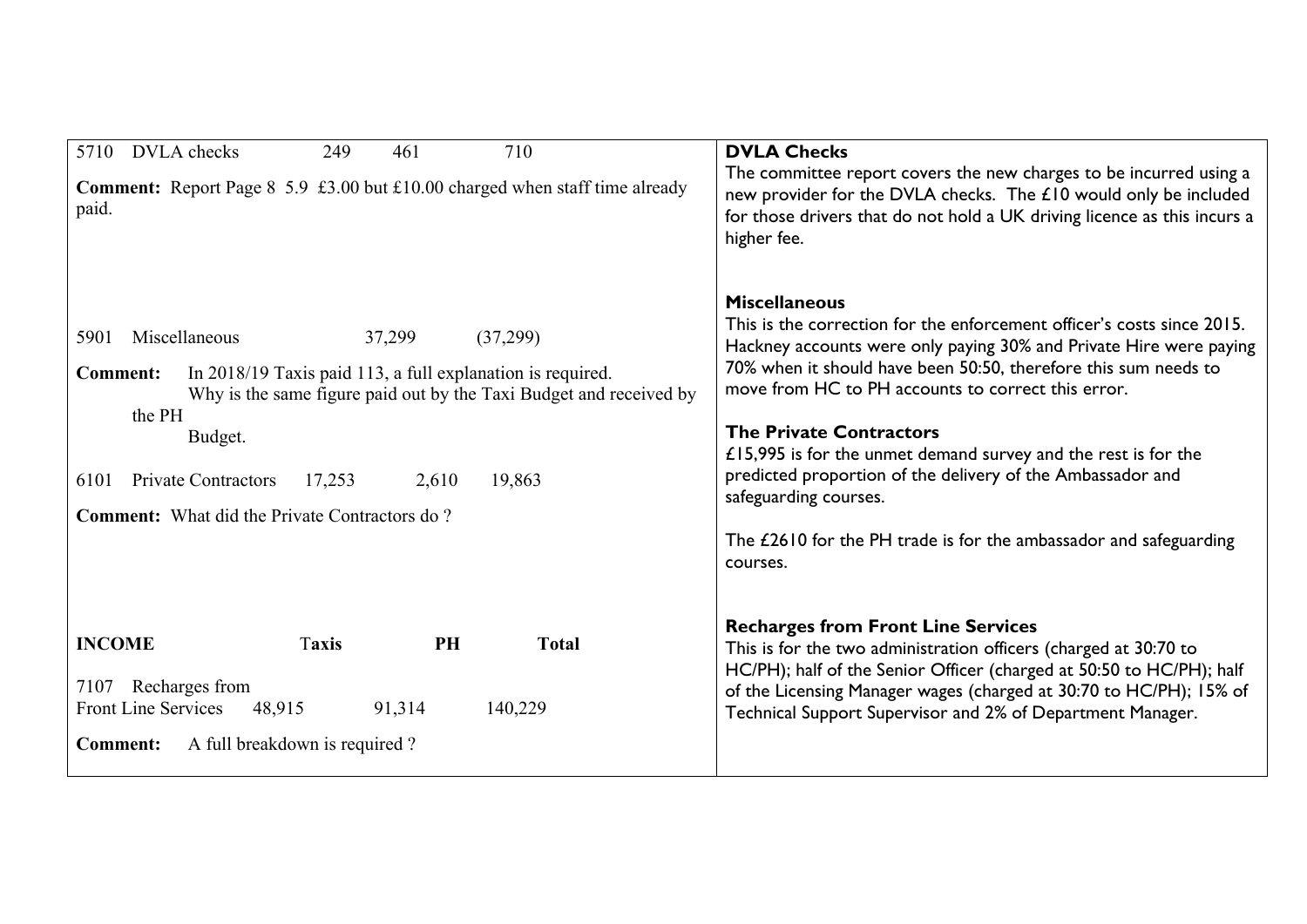| 7114 Support                                                                                  | <b>Support Services Recharges</b>                                        |
|-----------------------------------------------------------------------------------------------|--------------------------------------------------------------------------|
|                                                                                               |                                                                          |
| 16,951<br>26,079<br>Services Recharges<br>9,128                                               | This is the support services recharges for the front line staff which is |
|                                                                                               | currently charged at £8500 per member of staff. The support services     |
| A full breakdown is required?<br><b>Comment:</b>                                              | recharges include costs such as HR support, IT support,                  |
|                                                                                               | Accommodation, Procurement services etc. These costs are                 |
|                                                                                               | allocated to each full time equivalent (FTE) member of staff within the  |
| 8265<br><b>Vehicle Testing Station Fee</b><br>(825)                                           | Council.                                                                 |
| Why is there no figure against PH?<br><b>Comment:</b>                                         | <b>Vehicle Testing Station Fee</b>                                       |
|                                                                                               | The cell did not come forward from 2017/18. Last year we                 |
| 8349 Fines & Fees<br>(f.545)                                                                  | introduced a charge for vehicle testing stations to cover the cost of    |
| The LA is not permitted to fine Licensees.<br><b>Comment:</b>                                 | the paperwork and inspections undertaken. This fee is split 30:70 to     |
|                                                                                               | account for the number of vehicles inspected by the garages across       |
|                                                                                               | the two trades. The PH is predicted to have an income of £1925           |
|                                                                                               | based on last year.                                                      |
|                                                                                               |                                                                          |
| Drivers Licence<br>8711                                                                       | <b>Fines and Fees</b>                                                    |
| Fees 1 Year<br>(13, 539)<br>(16, 437)<br>(29, 976)                                            |                                                                          |
| 8712 Drivers Licence                                                                          | These are fees or costs issued by the Magistrates Court to be paid to    |
| Fees 2 Year                                                                                   | us following a hearing and costs have been awarded to the Council.       |
| 8713 Drivers Licence                                                                          |                                                                          |
| Fees 3 Year<br>(15,939)<br>(5,320)<br>(10,619)                                                | <b>Drivers Licence Fees</b>                                              |
|                                                                                               | Year 2 driver licence fees were placed directly into the reserve at the  |
| <b>Comment:</b> Driver Licence Fees used to be separated into $1st$ , $2nd$ and $3rd$ year in | outturn on 2017/18. However this has been forecasted in the future       |
| order that the fees were correctly allocated for the three year budget forecast. There        | years from 2019/20 as it was felt this would be clearer than in the      |
| should therefore be a figure in the 2 year licence.                                           | reserve.                                                                 |
|                                                                                               |                                                                          |
| 8717<br>Driving Test Fees<br>(7,330)<br>(6, 819)<br>(511)                                     | <b>Driving Test Fees - Income line</b>                                   |
| It is understood that Driving Test Applicants pay City Bus directly<br><b>Comment:</b>        | As advised above, City Bus will not take payment directly from the       |
| for their                                                                                     | applicants. They invoice us separately.                                  |
|                                                                                               |                                                                          |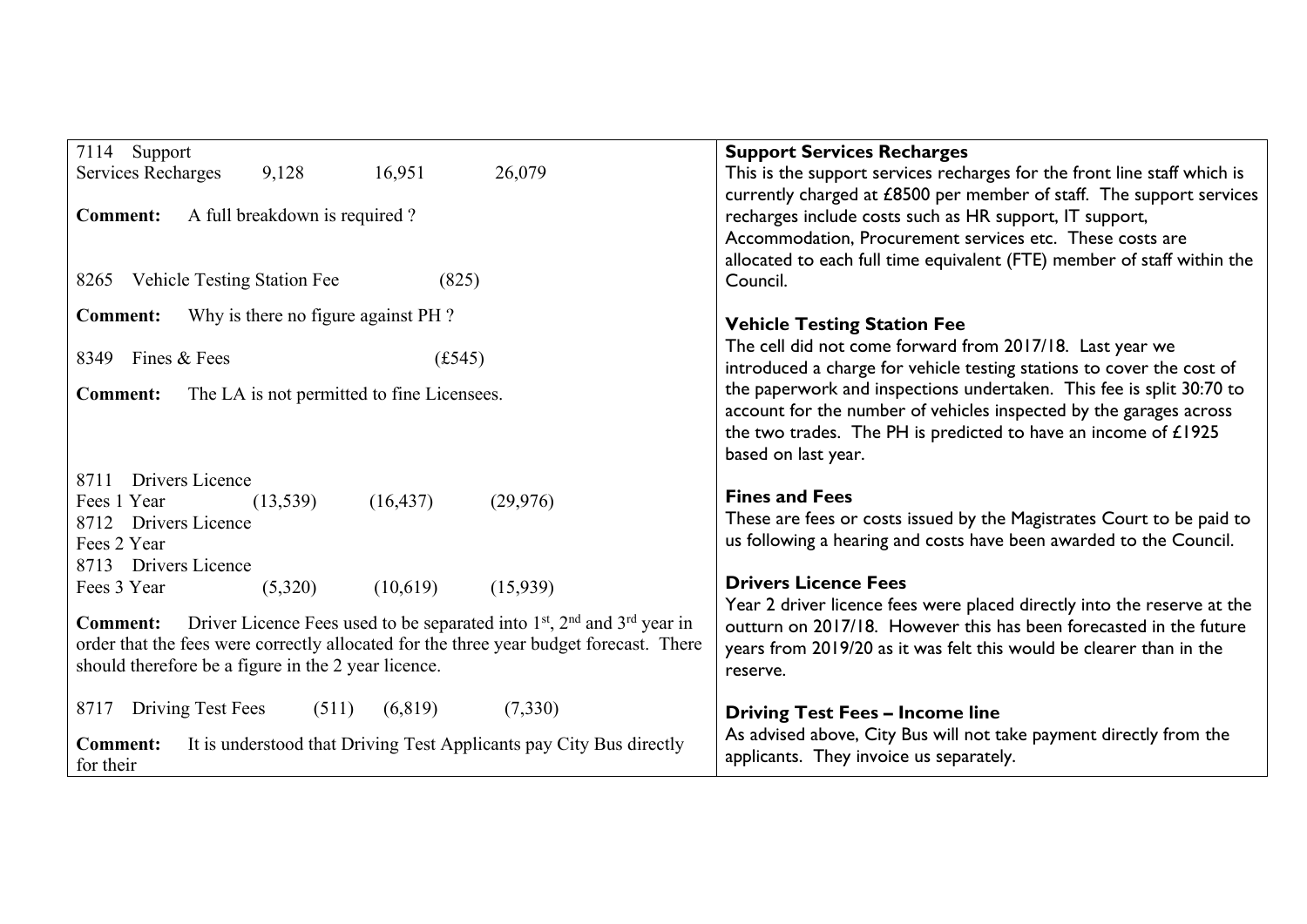| Driving Test.                                                                                                                                                                                                                                           |      |                                                                                                                                                                                                                                                                                  |                                                                                                                                                                                 |
|---------------------------------------------------------------------------------------------------------------------------------------------------------------------------------------------------------------------------------------------------------|------|----------------------------------------------------------------------------------------------------------------------------------------------------------------------------------------------------------------------------------------------------------------------------------|---------------------------------------------------------------------------------------------------------------------------------------------------------------------------------|
| 8738 Replacement MOGO Plates<br><b>Comment:</b> PCC stopped using MOGO several years ago.                                                                                                                                                               | (52) | (130)                                                                                                                                                                                                                                                                            | <b>Replacement MOGO plates</b><br>This is for the replacement of VIP plates but the name hasn't been<br>updated on the financial system. I will arrange for this to be updated. |
| Banner Licence Income<br>8741<br>What is Banner Licence Income?<br><b>Comment:</b>                                                                                                                                                                      |      | <b>Banner Licence Income</b><br>This has been miscoded by mistake. It is for a Private Hire vehicle<br>licence fee which is $£117.$ It does not affect the budget as it is income<br>under the correct trade account. This is last year's accounts so this<br>cannot be altered. |                                                                                                                                                                                 |
| For several years it has been the opinion of the Taxi Trade Representatives that there<br>is "creative accounting" and a "hidden agenda" regarding the two trades Budget and<br>Fees.                                                                   |      |                                                                                                                                                                                                                                                                                  | There is no creative accounting or hidden agenda regarding the two<br>trades. All expenditure and income is kept separate and allocated<br>according to the agreed proportions. |
| It was refreshing at the Taxi Licensing Committee meeting held on 10 <sup>th</sup> January,<br>2019 to learn of Councillors concern regarding the Proposed Licence Fees to be<br>charged in 2019.                                                       |      | The spreadsheets for previous years have already been provided to<br>the trade.                                                                                                                                                                                                  |                                                                                                                                                                                 |
| Prior to the implementing of any Fee increase we request the opportunity to go<br>through the Spreadsheet for previous years and 2019/20 with a fine toothcomb in<br>order to identify the LA's justification for the charges they levy upon Licensees. |      |                                                                                                                                                                                                                                                                                  |                                                                                                                                                                                 |
| Councillors were not informed of the wording of the PCC Act 1975 S28 (1)                                                                                                                                                                                |      |                                                                                                                                                                                                                                                                                  |                                                                                                                                                                                 |
|                                                                                                                                                                                                                                                         |      |                                                                                                                                                                                                                                                                                  |                                                                                                                                                                                 |
|                                                                                                                                                                                                                                                         |      |                                                                                                                                                                                                                                                                                  |                                                                                                                                                                                 |
|                                                                                                                                                                                                                                                         |      |                                                                                                                                                                                                                                                                                  |                                                                                                                                                                                 |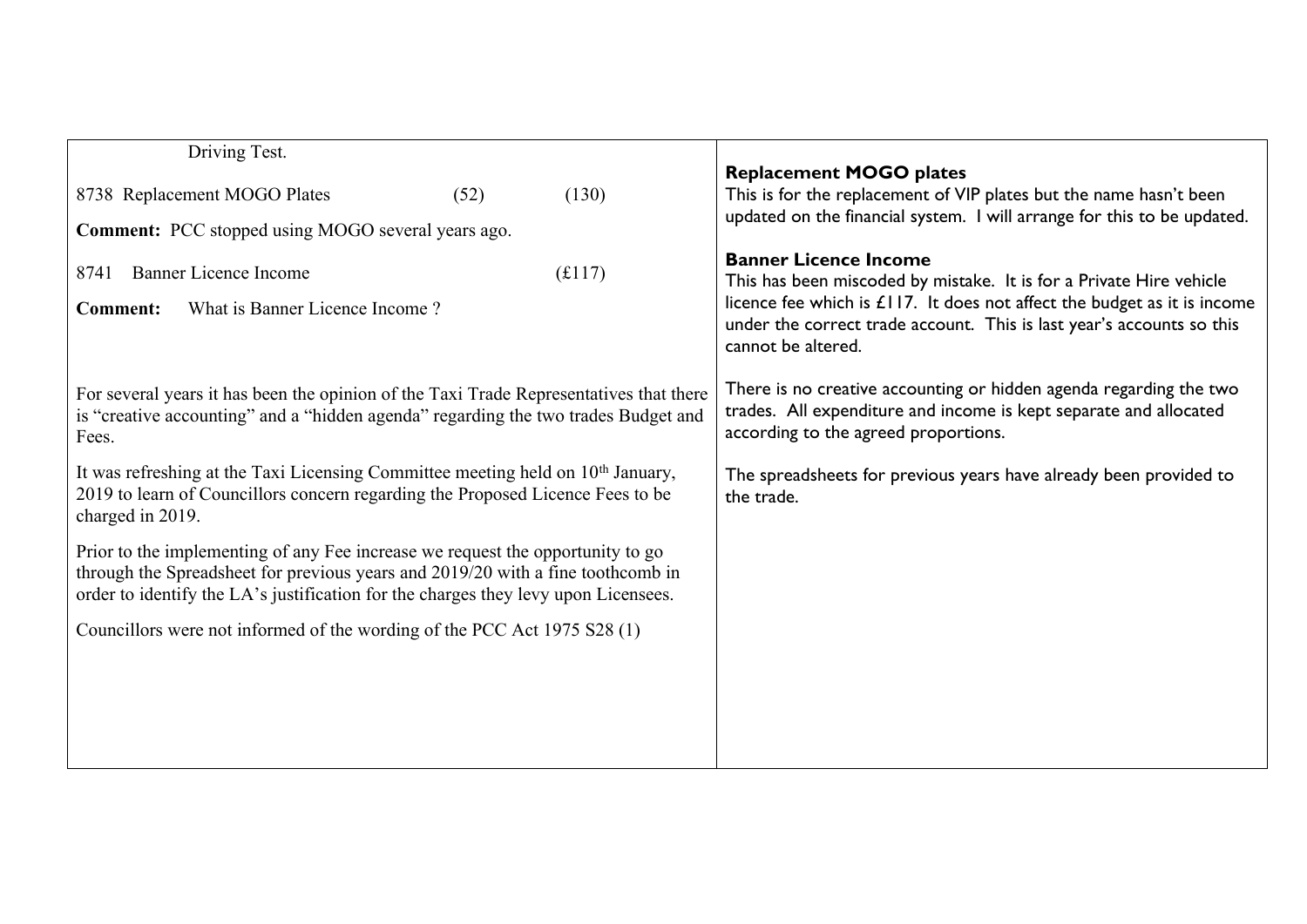|                |                          |                                          | PCC Taxi Licensing Committee Meeting 10th January, 2019<br><b>Report on Hackney Carriage and Private Hire Licence Fees</b> | <b>Committee Report on HC and PH Licensing Fees 10.1.19</b><br>In response to item I<br>s.28(1) states that the Council may charge such fees for the grant of                                                                                                         |  |  |
|----------------|--------------------------|------------------------------------------|----------------------------------------------------------------------------------------------------------------------------|-----------------------------------------------------------------------------------------------------------------------------------------------------------------------------------------------------------------------------------------------------------------------|--|--|
| Pa<br>ge       | Pa<br>ra                 | Objection                                | <b>Comment</b>                                                                                                             | vehicle and operator licences as may be resolved by the Council from<br>time to time and as may be sufficient in the aggregate to cover in                                                                                                                            |  |  |
|                |                          |                                          | <b>Agenda Item 5</b>                                                                                                       | whole or in part                                                                                                                                                                                                                                                      |  |  |
|                |                          | <b>Full Cost</b>                         | PCC Act S28.-(1) " the Council may charge<br>such fees  to cover in whole or in part-"                                     | A) the reasonable cost of the carrying out by or on behalf of the<br>Council of Inspections of Hackney carriages and private hire vehicles                                                                                                                            |  |  |
| $\overline{2}$ | $\overline{2}$           | $2015 - 50\%/50\%$<br>split              | Trade not informed until December 2018                                                                                     | for the purpose of determining whether any such licence should be<br>granted or renewed                                                                                                                                                                               |  |  |
|                | $\overline{\mathcal{A}}$ | not applied 18/19                        | Cllrs were not informed of the correct figure                                                                              | b) the reasonable cost of providing hackney carriage stands and                                                                                                                                                                                                       |  |  |
|                | $\overline{4}$           | increase 19/20                           | A sensible amount to prevent further loss                                                                                  | C) any reasonable administrative or other costs in connection with                                                                                                                                                                                                    |  |  |
|                |                          |                                          | <b>Report</b>                                                                                                              | the foregoing and with the control and supervision of hackney                                                                                                                                                                                                         |  |  |
| $\overline{4}$ | 2.                       | PH compliance                            | There is a distinct lack of PH compliance                                                                                  | carriages and private hire vehicles.                                                                                                                                                                                                                                  |  |  |
|                | 2.                       | Inspection of<br>vehicles                | No cost for testing vehicles under S5A                                                                                     | 2. The split of the fees was detailed in the Committee report in                                                                                                                                                                                                      |  |  |
|                | $\overline{2}$<br>3      | PH Ops fee                               | PCC Act S28 "to cover in whole or in part"                                                                                 | January 2015 and again in 2017 when the fees were reviewed. The<br>trade were informed at the PLTA meeting on 14.7.14 that officers                                                                                                                                   |  |  |
|                | 2.<br>4                  | Reasonably<br>incurred legal<br>expenses | Legal expenses charged to the Taxi Trade are not<br>reasonable                                                             | were undertaking a time-monitoring exercise to ensure that recharges<br>are correctly re-allocated and this was included within the Committee<br>report on 22.1.15. Unfortunately the proportion were not changed in<br>the financial systems to reflect this change. |  |  |
| 5              | 4.                       | <b>Total Cost</b>                        | Vehicles: PCC Act S28 "to cover in whole or<br>in part"                                                                    | 3. The correct figure was included in the report. At the PLTA trade                                                                                                                                                                                                   |  |  |
|                | 4.<br>4                  | Taxi Ranks                               | Should be a separate entry                                                                                                 | meeting in November 2018, it was discussed that the central<br>recharges were to increase to £15000 per head, however at the PLTA                                                                                                                                     |  |  |
| 6              | 4.<br>4                  | Licence<br>Administration                | Apart from renewal, others are costed                                                                                      | meeting to discuss the fees in December, it was advised that it has<br>been agreed that these recharges would not be increased this year                                                                                                                              |  |  |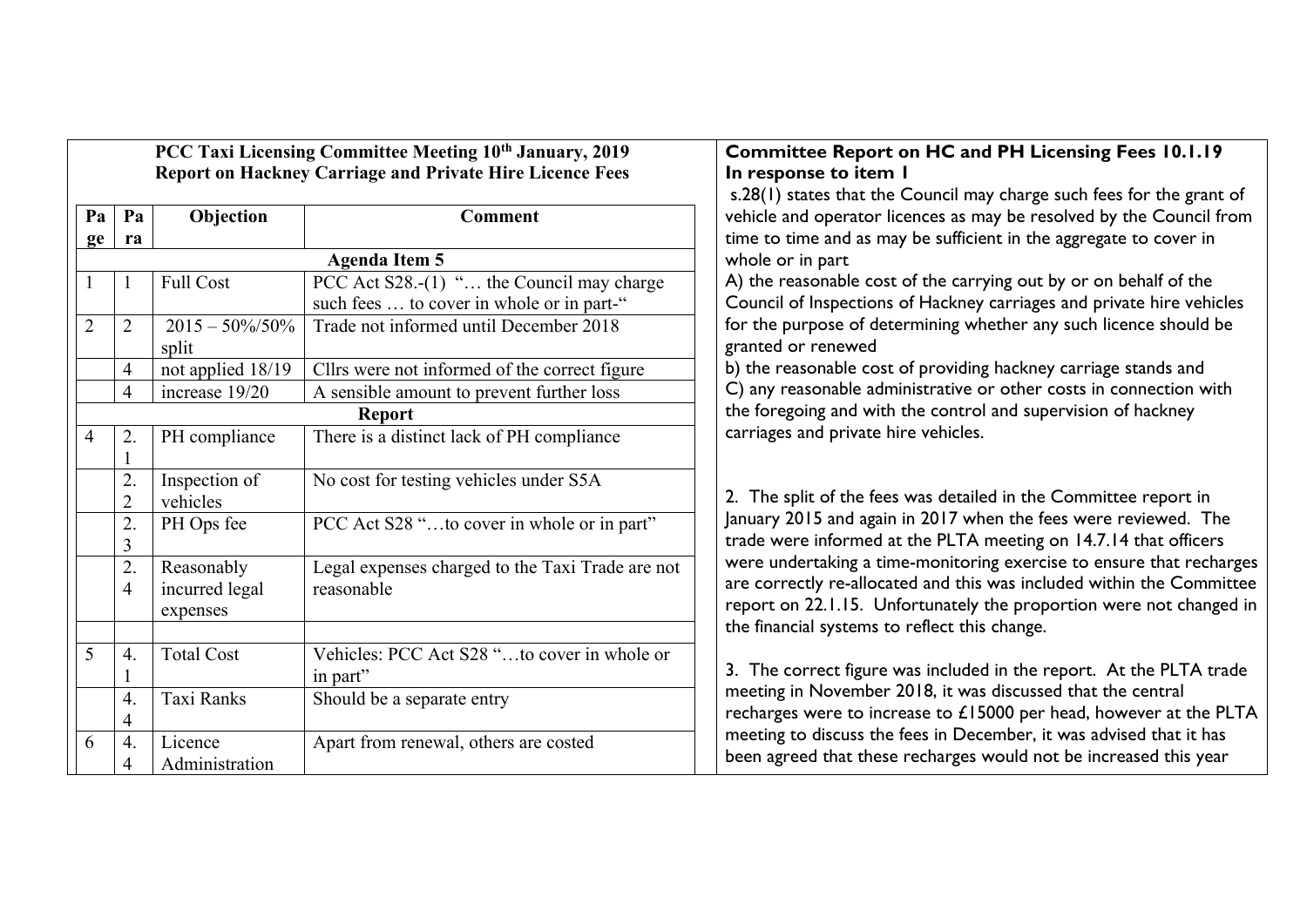|                | 4.             | $50/50$ split      | No consultation, not aware, not mentioned until                                                                                                                 |
|----------------|----------------|--------------------|-----------------------------------------------------------------------------------------------------------------------------------------------------------------|
|                | 5              |                    | December meeting with no information given                                                                                                                      |
|                |                |                    | We would have objected most vociferously                                                                                                                        |
|                | 4.             | Taxi rank issues   | There has been no cost that we are aware of                                                                                                                     |
|                | 5              |                    |                                                                                                                                                                 |
|                | 4.             | Complaints and     | Staff time is already paid for through salaries                                                                                                                 |
|                | 5              | Committee          |                                                                                                                                                                 |
|                |                | Reports            |                                                                                                                                                                 |
|                | for PHVs.      |                    | It appears to this writer that there is confusion between 5.1 and 5.2 as no<br>increase figure is given for Taxis in 5.1 yet at 5.2 an increase of 45% is given |
|                | 5.             | Three year         | Explain shortfall causes                                                                                                                                        |
|                | 1              | licence            |                                                                                                                                                                 |
|                | 5.             | Additional cost    | The rest of the costs $=$ Licensees already pay for                                                                                                             |
|                |                |                    | these items through salaries so are paying twice.                                                                                                               |
|                | 5.             | 2015               | Committee $2015$ – no consultation                                                                                                                              |
|                | 1              |                    |                                                                                                                                                                 |
|                | 5.             | 10%                | 10% increase is above inflation                                                                                                                                 |
|                | 1              |                    |                                                                                                                                                                 |
|                | 5.             | penalty points for | there is no Byelaw as required by PCC Policy                                                                                                                    |
|                | 1              | drivers            |                                                                                                                                                                 |
|                | 5.             | Vehicles 45%       | Should this be in $5.1$ ;                                                                                                                                       |
|                | $\overline{2}$ | increase           | There is no need for this, cut LA costs                                                                                                                         |
| $\overline{7}$ | 5.             | Safeguarding       | We recognise that this is an important issue and                                                                                                                |
|                |                | Course             | do not object but wish to point out that it cannot                                                                                                              |
|                | 4              |                    |                                                                                                                                                                 |
|                |                |                    | be mandatory as the 2018 PCC Policy document<br>which states that a byelaw is required at 10.2.                                                                 |

and it would be staggered so that it would increase to £12000 per person in 2019/20 and then £13, 000 in 20/21 and then the full amount (£15000 or as calculated).

## **Report**

## 2.1 – Lack of PH compliance

There is not a lack of PH compliance. The department continually review their performance. The enforcement officers undertook 487 vehicle inspections last year of which 177 (36%) was HC and 310 (64%) was PH. There has been an increase in complaints and a number of drivers have had to attend committee for their licence to be reviewed. Officers investigated 100 complaints regarding HC drivers and 96 complaints regarding PH drivers. There are 387 HC drivers and 803 PH drivers so we are getting 26% complaints regarding HC drivers compared to 12% of the PH drivers. This resulted in 12 HC drivers going to committee and 10 PH drivers going to committee based on the complaints received. Test Purchase Operations are also undertaken for both trades throughout the year. However overall the enforcement officers spent 50:50 time on both trades due to the additional time spent on ranks, unmet demand surveys, fare tariffs, wheelchair exemptions etc. There have been a number of Hackney Carriage drivers that have

appeared before Taxi Licensing Committee for review of their licence and have their licence suspended or revoked.

All drivers can appeal to the Magistrate's Court against a committee decision to suspend or revoke their licence. If a driver appeals then the Council must defend its case. The council have been found by the Magistrates Court in all our cases to have made the correct decision,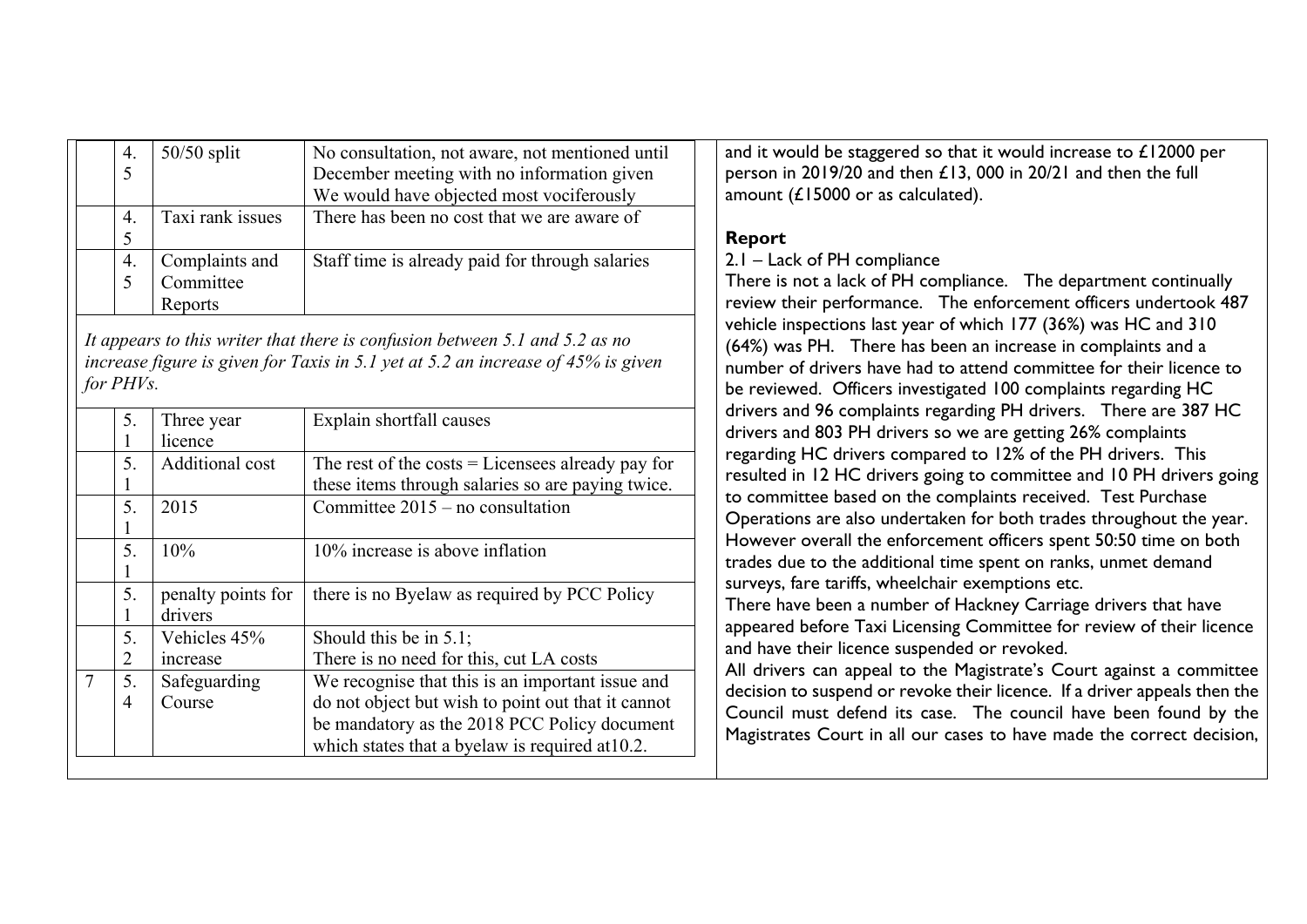|          |                      |                                           |                                                                                                                                                                                                                                                                        | however Court guidelines on awarding of costs, unfortunately result in<br>very little or no costs being awarded.                                                                                                                                                                                                                                              |
|----------|----------------------|-------------------------------------------|------------------------------------------------------------------------------------------------------------------------------------------------------------------------------------------------------------------------------------------------------------------------|---------------------------------------------------------------------------------------------------------------------------------------------------------------------------------------------------------------------------------------------------------------------------------------------------------------------------------------------------------------|
| Pa<br>ge | Pa<br>ra             | Objection                                 | <b>Comment</b>                                                                                                                                                                                                                                                         | S. $5(1)a$ ) of the PCC1975 details the conditions that can be attached<br>when licensing of private hire vehicles and s 28 (1) covers the fees                                                                                                                                                                                                               |
|          | 5.<br>4              | Safeguarding<br>Course                    | While the cost of $£5.00$ is based on course of 20<br>applicants what will the cost be if there are less<br>candidates and will drivers be penalised if no<br>course is available.<br>We also believe that drivers have to retake this<br>course every five years.     | that can be set.<br>2.4 - reasonably incurred legal expenses<br>The legal fees reflect the amount of legal officer time spent in<br>connection with the Hackney Carriage and Private Hire trade. Costs,<br>are calculated on the basis of time spent on each matter and<br>attributed to the respective type of licence.                                      |
|          | 5.<br>6              | Temporary<br>Licence                      | - for replacement vehicle: HC 93; PHV 64. Both<br>vehicles have their own respective licence paid<br>for This is a paper exercise so both should be the<br>same. Is the two month licence for the damaged<br>vehicle refunded or taken into account in another<br>way. | <b>Ranks</b> – whilst there has been no cost involved this year, the Parade<br>had new lines and signage arranged which was claimed for from an<br>insurance claim due to damage caused by a vehicle. The ranks are<br>reviewed throughout the year and consultation is undertaken with the<br>planners to ensure new ranks are provided for new developments |
|          | 5.                   | Vehicle Transfer<br>Fee                   | "administration" staff are already paid                                                                                                                                                                                                                                | such as the bus station, walkabout, cinema complex and the new city<br>centre development proposals.                                                                                                                                                                                                                                                          |
|          | 5.<br>8              | Change of<br>Licence                      | "administration" staff are already paid.                                                                                                                                                                                                                               | 4.5 Staff time is paid for via salaries, however the fees must reflect                                                                                                                                                                                                                                                                                        |
| 8        | 5.<br>9              | <b>DVLA</b> Licence<br>Check              | The cost is $£3.00$ cost yet £10.00 is being charged<br>When the staff are already paid.                                                                                                                                                                               | the actual work undertaken for each trade and which is why this was<br>introduced as a 50:50 split in 2015 to reflect the actual work involved.                                                                                                                                                                                                               |
|          | 5.<br>10             | Ambassador<br>Course                      | There is no Byelaw giving the LA power to<br>impose this training. Also it is the opinion of<br>several drivers that the previous Ambassador<br>Course was a farce.                                                                                                    | <b>Committee report</b> – the 50:50 split was included in the committee<br>report and was published as required.                                                                                                                                                                                                                                              |
|          | 6.<br>$\overline{2}$ | $\zeta$ $\zeta$<br>monitor<br>challenges" | The LA has no power to charge these activities to<br>the Taxi Trade.                                                                                                                                                                                                   |                                                                                                                                                                                                                                                                                                                                                               |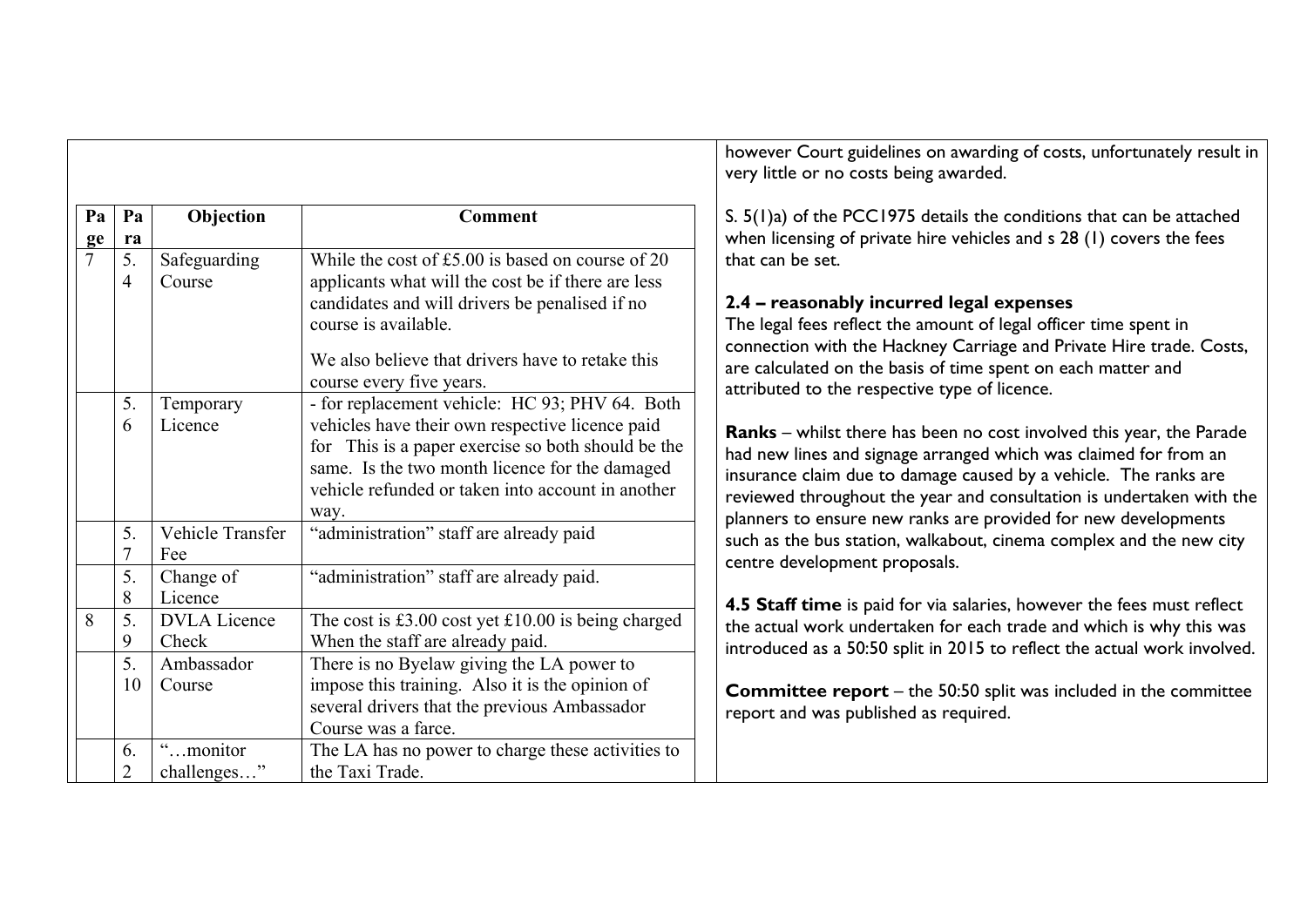| 9  | $01/02/2019$ new<br>fees | We object to the proposed new fees.              | The increase is above inflation but costs can be increased above<br>inflation to ensure full cost recovery.                                                                                                                                                                                                                                                                                                                                                                                                                                                                                                                                                                                                                                                                                                                                                                                                                                                                                                                                                                                                                                                                                                                                                                                                                                                                                   |
|----|--------------------------|--------------------------------------------------|-----------------------------------------------------------------------------------------------------------------------------------------------------------------------------------------------------------------------------------------------------------------------------------------------------------------------------------------------------------------------------------------------------------------------------------------------------------------------------------------------------------------------------------------------------------------------------------------------------------------------------------------------------------------------------------------------------------------------------------------------------------------------------------------------------------------------------------------------------------------------------------------------------------------------------------------------------------------------------------------------------------------------------------------------------------------------------------------------------------------------------------------------------------------------------------------------------------------------------------------------------------------------------------------------------------------------------------------------------------------------------------------------|
|    |                          |                                                  |                                                                                                                                                                                                                                                                                                                                                                                                                                                                                                                                                                                                                                                                                                                                                                                                                                                                                                                                                                                                                                                                                                                                                                                                                                                                                                                                                                                               |
| 10 | Appendix 1               | We object to the unreasonable proposed new fees. | <b>Penalty Points</b> The issue regarding the requirement for a byelaw for<br>penalty points has already been addressed by the Magistrates Court.<br>The Penalty Points scheme forms part of the Taxi Licensing Policy and<br>can only be appealed by way of Judicial Review.<br>The city has the largest number of vehicles and drivers in Devon and<br>as such requires adequate resources to be able to do this to ensure<br>drivers are safe and suitable and vehicles are of an acceptable and<br>roadworthy standard.<br>The safeguarding course is a requirement of the Taxi Licensing<br>Policy and this does not require a byelaw.<br>The safeguarding course is charged at a set rate. After April 2019,<br>courses will be provided for new drivers and these will be arranged<br>every two to three months depending on demand and has been<br>included with the initial application fee so that drivers can book on<br>this course at the initial visit. The cost will be reviewed at the next<br>fee review to ensure the cost of the new applicant adequately reflects<br>the costs involved.<br>The temporary licence fee must include the two month cost of the<br>licence as the licence lasts for two months. This is for the<br>replacement vehicle provided by the insurance company. The existing<br>vehicle is delicensed and the whole months refunded to the vehicle |
|    |                          |                                                  | proprietor.                                                                                                                                                                                                                                                                                                                                                                                                                                                                                                                                                                                                                                                                                                                                                                                                                                                                                                                                                                                                                                                                                                                                                                                                                                                                                                                                                                                   |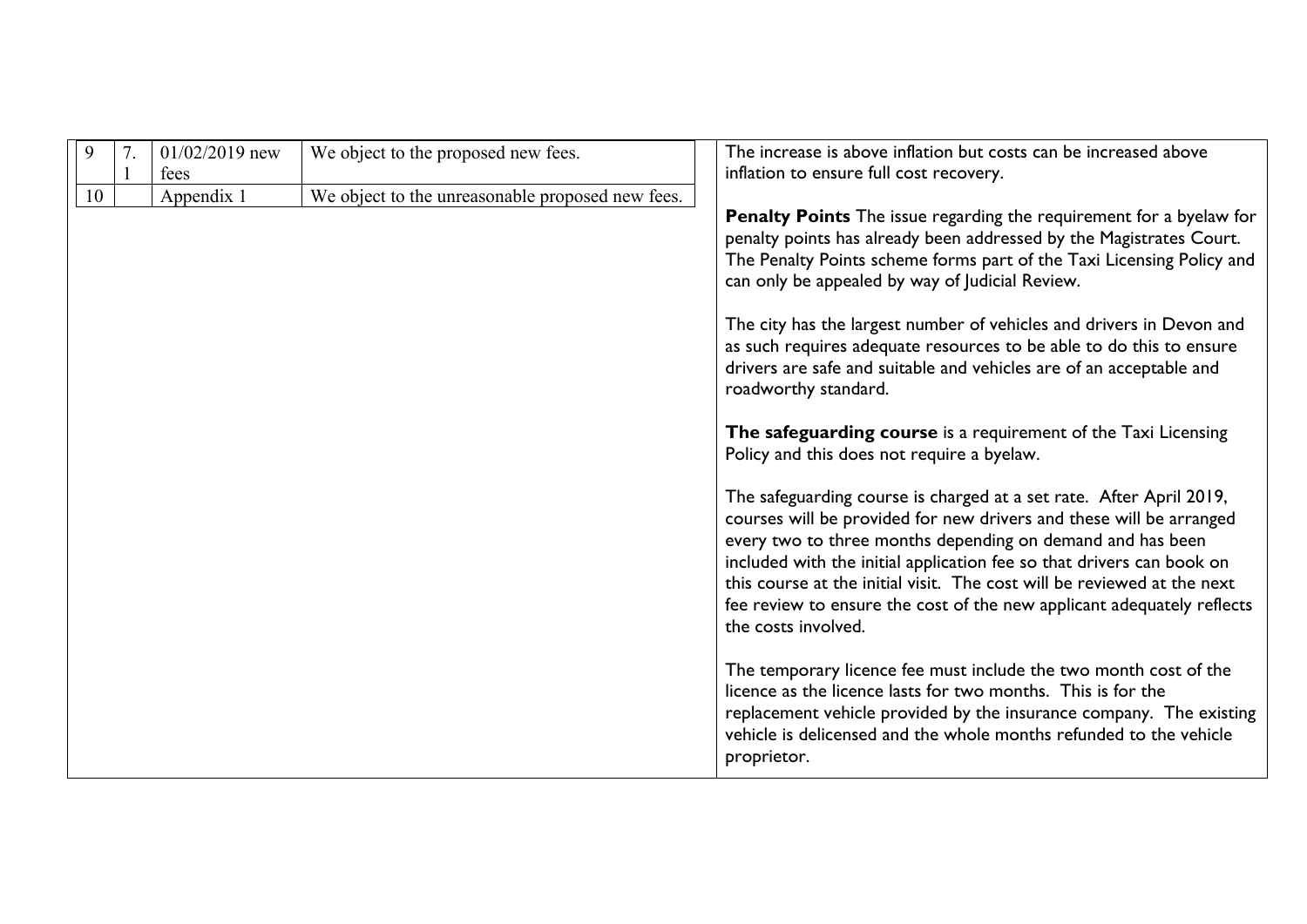|                                                                                                                                                                                                                                                                                                                                                                                                                                                                                                                                                                                                 | Vehicle Transfer Fees and change of licence fees. Each fee<br>must reflect the costs involved. The administration staff costings are<br>not already paid for - they are paid from the different licence fees. It<br>would not be fair to include the costs of a vehicle transfer or change<br>of licence within the standard licence fees as some drivers make a<br>number of changes throughout the year.                                                                                                                                                                                                                                     |
|-------------------------------------------------------------------------------------------------------------------------------------------------------------------------------------------------------------------------------------------------------------------------------------------------------------------------------------------------------------------------------------------------------------------------------------------------------------------------------------------------------------------------------------------------------------------------------------------------|------------------------------------------------------------------------------------------------------------------------------------------------------------------------------------------------------------------------------------------------------------------------------------------------------------------------------------------------------------------------------------------------------------------------------------------------------------------------------------------------------------------------------------------------------------------------------------------------------------------------------------------------|
|                                                                                                                                                                                                                                                                                                                                                                                                                                                                                                                                                                                                 | DVLA - please refer to response above.                                                                                                                                                                                                                                                                                                                                                                                                                                                                                                                                                                                                         |
|                                                                                                                                                                                                                                                                                                                                                                                                                                                                                                                                                                                                 | <b>Ambassador course</b> is a requirement of the Taxi Licensing Policy<br>and no byelaw is required. The feedback from all the courses have<br>been positive, however the new course has been developed so that<br>PCC have complete ownership of the content.                                                                                                                                                                                                                                                                                                                                                                                 |
|                                                                                                                                                                                                                                                                                                                                                                                                                                                                                                                                                                                                 | Plymouth City Council has acted in accordance to the legal advice<br>regarding the setting of fees and will review the transcript of the<br>Wakefield Case when it is released.                                                                                                                                                                                                                                                                                                                                                                                                                                                                |
| At the Taxi Licensing Committee Meeting held on 10 <sup>th</sup> January 2019<br><b>Comment:</b><br>Councillors were informed that "the annual central recharges have been<br>recalculated" but were not given a figure. This writer is aware that the figure<br>is<br>$£15.500$ per employee. On learning this, this writer who lives alone, checked his<br>Council Tax, Electricity, gas, water and internet & house phone.<br>He then asked his son how much his rent was for a two bedroom Plymouth<br>Community Homes flat and learned that the figure is £4,004 per year but that this is | The Councillors were provided with the figures in the Committee<br>report. Please refer to page 2, paragraph 3 within the Committee<br>report of 10 January 2019, which states the Council have advised us<br>that the annual central recharges have been re-calculated and will be<br>increasing. These are currently charged at the end of each financial<br>year so this would have an impact on both the Private Hire and<br>Hackney Carriage budgets. However, it has been agreed that this<br>increase will not apply in this year (2018/19) and will be introduced as<br>a stepped approach with 2019/20 being increased to £12,000 per |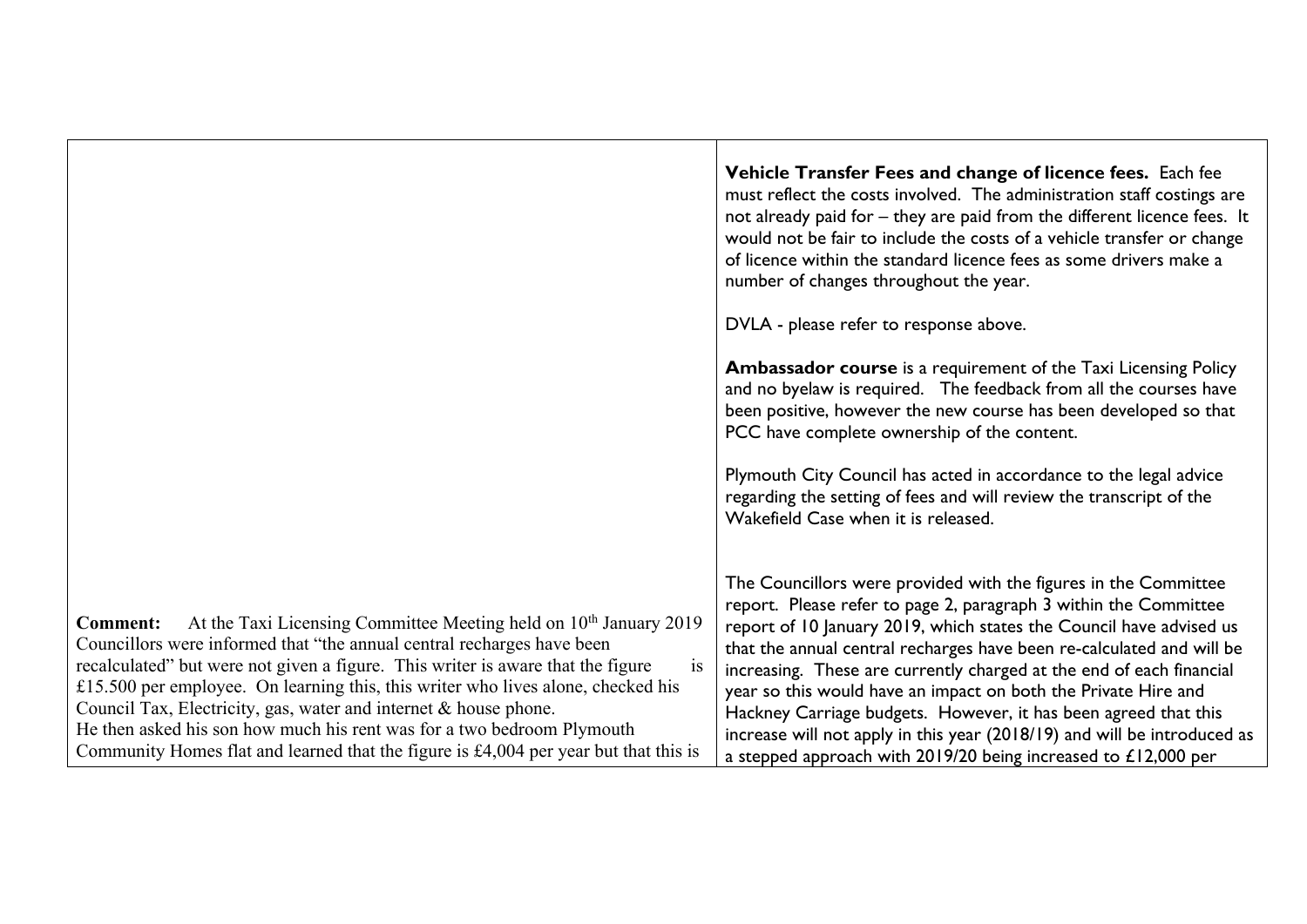| cheap due to a long occupancy. The total is $£7,099$ - why does it cost PCC<br>£15,500.                                                                                                                                                                                                          | person and $2020/21$ as either £13, 000 or the full amount, depending<br>on the outcome of the recharges review, from 2021/22.                                                                                                                    |
|--------------------------------------------------------------------------------------------------------------------------------------------------------------------------------------------------------------------------------------------------------------------------------------------------|---------------------------------------------------------------------------------------------------------------------------------------------------------------------------------------------------------------------------------------------------|
| We are informed that the Taxi and Private Account is separate and stands alone. It<br>follows that we are responsible for the LA premises, facilities and staff – nothing<br>else.                                                                                                               | As advised above, the support services recharges include costs such as<br>HR support, IT support, Accommodation, Procurement services etc.<br>These costs are allocated to each full time equivalent (FTE) member<br>of staff within the Council. |
| When we learnt that the LA authority was moving from the Civic Centre to Another<br>Location we requested that dedicated parking facilities be provided for Taxi and<br>PHV's for licensing appointments and Compliance Testing under the PCC Act S26.<br>No such facilities have been provided. | Parking is available for drivers and vehicle proprietors who have<br>appointments.                                                                                                                                                                |
| It is our opinion that the Taxi Trade is being hugely overcharged.                                                                                                                                                                                                                               |                                                                                                                                                                                                                                                   |
| PCC Taxi Licensing Committee Meeting 10th January, 2019<br><b>Report on Hackney Carriage and Private Hire Licence Fees</b>                                                                                                                                                                       |                                                                                                                                                                                                                                                   |
| Cllr Mavin 2015 Report why not implemented as has put Trades into increased debt.<br>Annual Licensing Report does not contain figures<br>Reduce costs through cheaper administration                                                                                                             |                                                                                                                                                                                                                                                   |
| <b>RH</b><br>vehicles not allowed full on-line by DELL<br>Driver being looked at; Safeguarding; Book on Line;<br>Communicating with the Trades.                                                                                                                                                  |                                                                                                                                                                                                                                                   |
| Cllr Pengelly Appeals against LA Decisions; Outside Legal Help                                                                                                                                                                                                                                   |                                                                                                                                                                                                                                                   |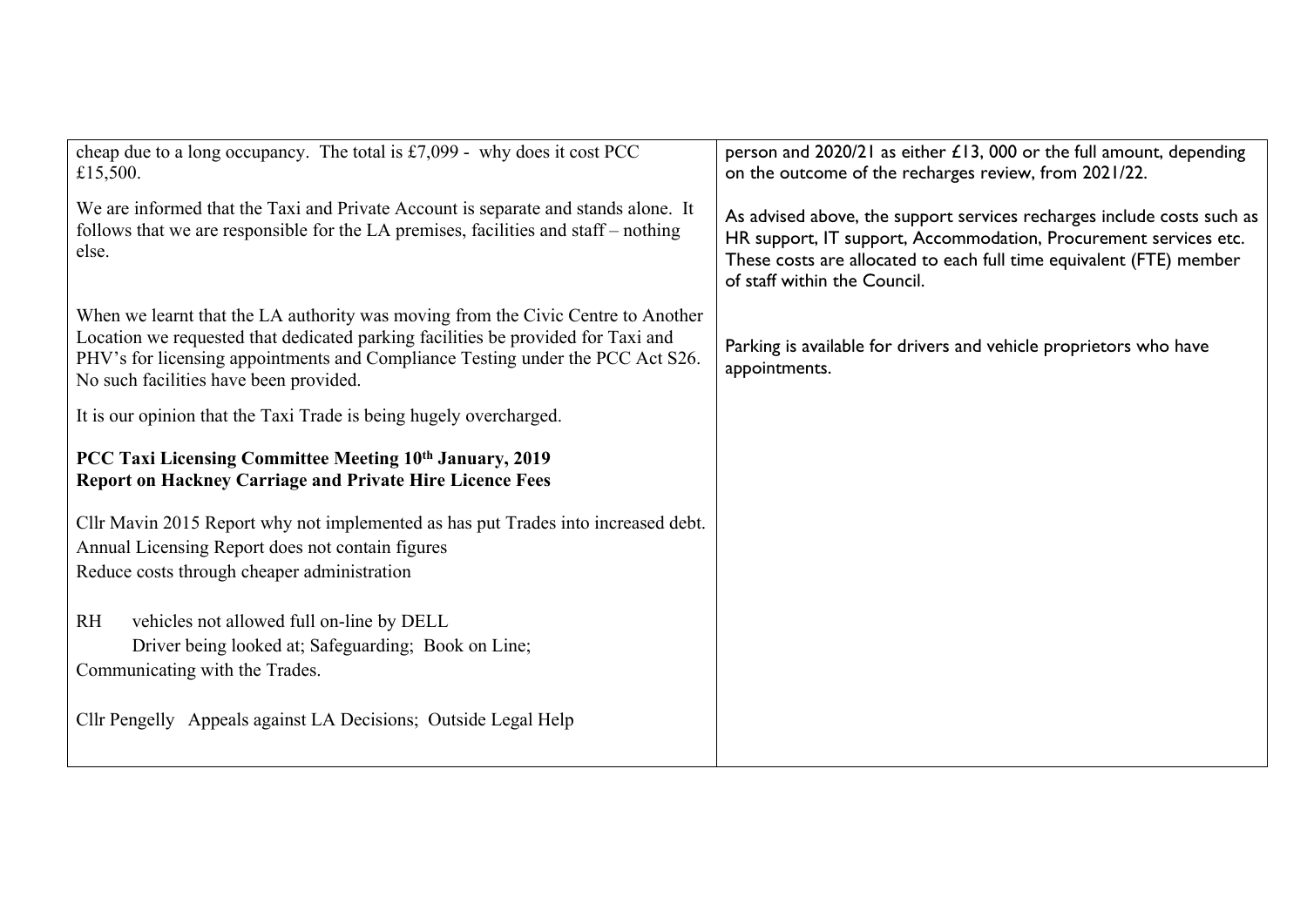| Cllr Jordon                     | 2015 Policy not implemented; Like to see Budget; Fees and Charges                                                                                                               |                                                                                                                                                                                                                  |
|---------------------------------|---------------------------------------------------------------------------------------------------------------------------------------------------------------------------------|------------------------------------------------------------------------------------------------------------------------------------------------------------------------------------------------------------------|
| policy.                         |                                                                                                                                                                                 |                                                                                                                                                                                                                  |
| Cllr Bridgeman                  | Cost of Safeguarding = £5 per head on class of 20. £100 per                                                                                                                     |                                                                                                                                                                                                                  |
| course.                         |                                                                                                                                                                                 |                                                                                                                                                                                                                  |
| <b>Cllr Morris</b><br>Financial | Free Market; Capitalism; Survey of Unmet Demand; Good                                                                                                                           |                                                                                                                                                                                                                  |
|                                 | Breakdown; Revisit on back of objections. Fees – one off or spread                                                                                                              |                                                                                                                                                                                                                  |
| Cllr Mavin<br>there will        | 2015 & 2017 Policy not implemented; if no increase this year then                                                                                                               |                                                                                                                                                                                                                  |
|                                 | be £100,000 deficit on Taxi Account                                                                                                                                             |                                                                                                                                                                                                                  |
| <b>Cllr Morris</b>              | <b>External Auditor</b>                                                                                                                                                         |                                                                                                                                                                                                                  |
|                                 |                                                                                                                                                                                 |                                                                                                                                                                                                                  |
| <b>Comment:</b>                 | this writer attended the above meeting and fully agreed with the<br>comments made by the Councillors.                                                                           |                                                                                                                                                                                                                  |
|                                 | He is very surprised that Councillors are so poorly informed by LA staff Regarding                                                                                              |                                                                                                                                                                                                                  |
|                                 | the Annual Report, spreadsheets and statutes.                                                                                                                                   | <b>History</b>                                                                                                                                                                                                   |
| <b>History:</b>                 |                                                                                                                                                                                 | The current licensing system cannot be compared to 1976. There are                                                                                                                                               |
| licensed.                       | Licensing of Hackney Carriages was carried out by the Police with 90 being                                                                                                      | a number of different issues that have occurred in recent years which<br>have emphasized the importance of DBS checks and the need for<br>additional training such as safeguarding. We receive a large number of |
|                                 | It is believed that the following is correct: On 1 <sup>st</sup> January 1976 the PCC Act 1975<br>was introduced and Plymouth City Council (PCC) assumed responsibility for the | complaints regarding inappropriate driver behaviour, safeguarding,<br>driving standards that must be investigated and dealt with<br>appropriately. This is in addition to a number of drivers with medical       |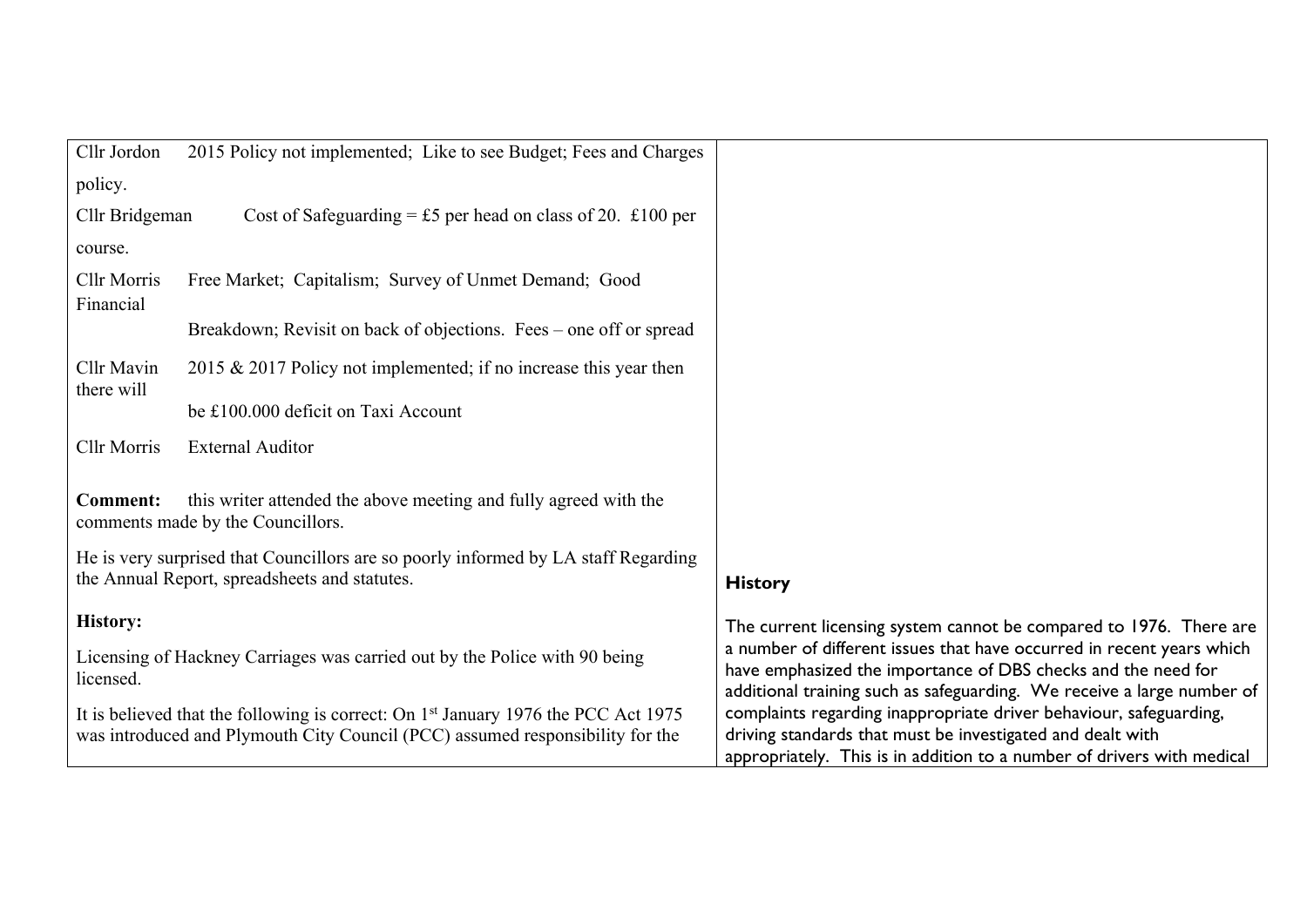| licensing of the Hackney Carriage and the new Private Hire Trade as the Licensing<br>Authority (LA).<br>From 01.01.1976 Licensing of the Hackney Carriage and Private Hire Trades was<br>administered by one Inspector and the figure given on 08.03.1977 was 1,103<br>licences issued as well as Compliance Patrols carried out by the same Inspector.<br>Private Hire Vehicles had a plate on the rear of the vehicle and door stickers on each<br>front door. Only one small sign with the name of the Operator/Trading Name was<br>permitted on the near side sun-visor which could be flipped down when approaching<br>a booked passenger.<br>All Private Hire Operators had to have a car park for vehicles to return to while<br>waiting for their next job. Many Operators paid PCC rent for their car parks.<br>It was realised that this was too much for one person to administer and a second<br>inspector was appointed.<br>On 17.01.1978 the same Inspector reported that he had issued, and administered, a<br>total of 1,185 licences. It was appreciated that this was too high a burden for one | issues and convictions that must be reviewed by committee following<br>their declaration to the department.<br>The enforcement officers undertook 487 vehicle inspections last year<br>and work closely with the Police and School Transport to undertake<br>targeted operations. |
|-------------------------------------------------------------------------------------------------------------------------------------------------------------------------------------------------------------------------------------------------------------------------------------------------------------------------------------------------------------------------------------------------------------------------------------------------------------------------------------------------------------------------------------------------------------------------------------------------------------------------------------------------------------------------------------------------------------------------------------------------------------------------------------------------------------------------------------------------------------------------------------------------------------------------------------------------------------------------------------------------------------------------------------------------------------------------------------------------------------------|-----------------------------------------------------------------------------------------------------------------------------------------------------------------------------------------------------------------------------------------------------------------------------------|
| Inspector and from 12.03.1979 consideration was given to the problem with an<br>additional Inspector being in post by 30.07.1979.                                                                                                                                                                                                                                                                                                                                                                                                                                                                                                                                                                                                                                                                                                                                                                                                                                                                                                                                                                                 |                                                                                                                                                                                                                                                                                   |
| In addition to the following LA provided figures held are PH Operators:                                                                                                                                                                                                                                                                                                                                                                                                                                                                                                                                                                                                                                                                                                                                                                                                                                                                                                                                                                                                                                           |                                                                                                                                                                                                                                                                                   |
| <b>VEHICLES</b><br><b>DRIVERS</b>                                                                                                                                                                                                                                                                                                                                                                                                                                                                                                                                                                                                                                                                                                                                                                                                                                                                                                                                                                                                                                                                                 |                                                                                                                                                                                                                                                                                   |
| H.C. PHV TOTAL<br><b>DATE</b><br>H.C. PHV TOTAL                                                                                                                                                                                                                                                                                                                                                                                                                                                                                                                                                                                                                                                                                                                                                                                                                                                                                                                                                                                                                                                                   |                                                                                                                                                                                                                                                                                   |
| <b>LICENCES</b>                                                                                                                                                                                                                                                                                                                                                                                                                                                                                                                                                                                                                                                                                                                                                                                                                                                                                                                                                                                                                                                                                                   |                                                                                                                                                                                                                                                                                   |
|                                                                                                                                                                                                                                                                                                                                                                                                                                                                                                                                                                                                                                                                                                                                                                                                                                                                                                                                                                                                                                                                                                                   |                                                                                                                                                                                                                                                                                   |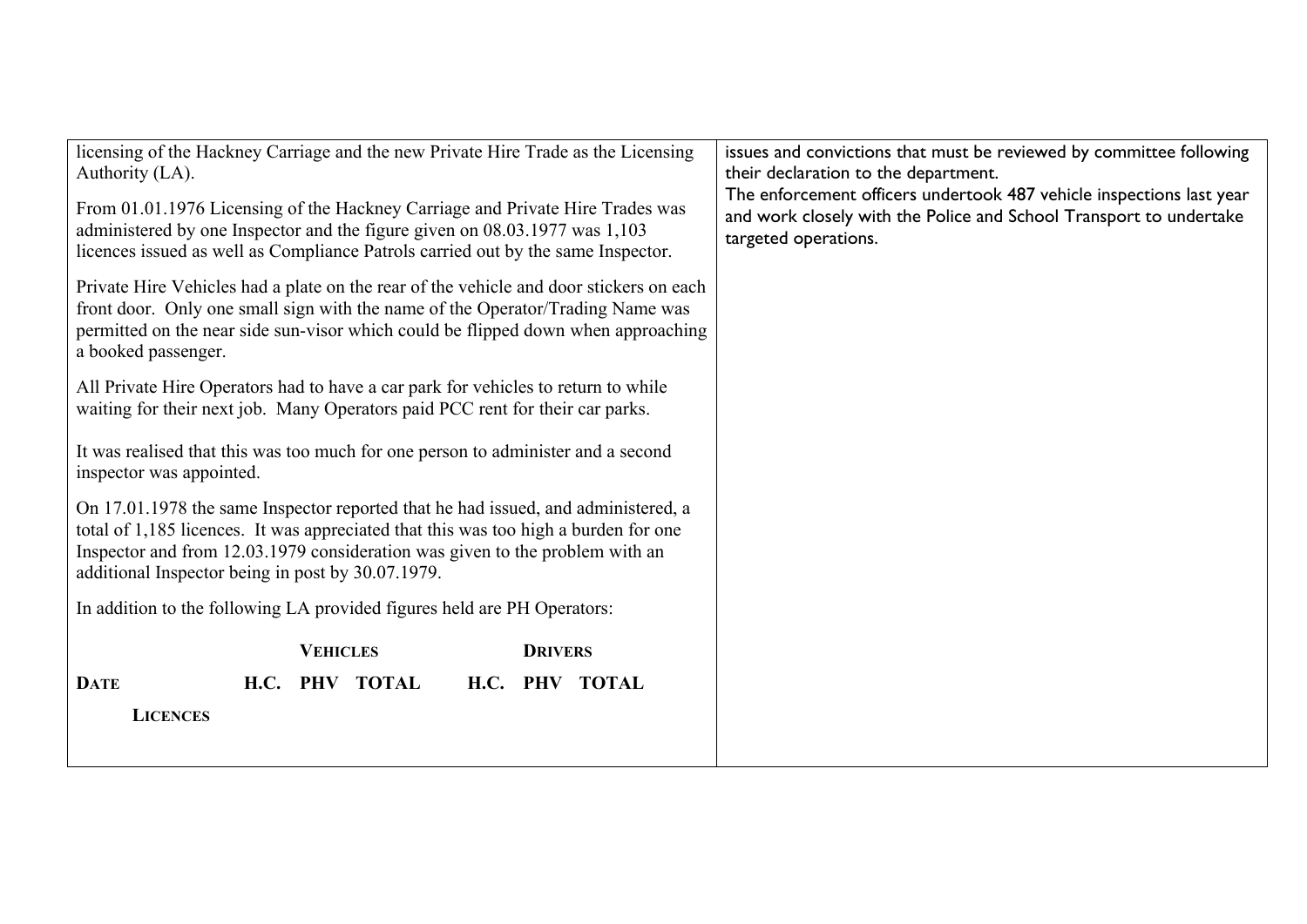| 24.02.1982                                                                                            | 176                                                          | 301 | 477   | 254 | 392 | 646                                                                     |
|-------------------------------------------------------------------------------------------------------|--------------------------------------------------------------|-----|-------|-----|-----|-------------------------------------------------------------------------|
| 1,123                                                                                                 |                                                              |     |       |     |     |                                                                         |
| 25.03.1986                                                                                            | 190                                                          | 276 | 466   | 250 | 359 | 609                                                                     |
| 1,075                                                                                                 |                                                              |     |       |     |     |                                                                         |
|                                                                                                       |                                                              |     |       |     |     |                                                                         |
| 22.06.1993                                                                                            | 340                                                          | 240 | 580   | 411 | 259 | 670                                                                     |
| 1,250                                                                                                 |                                                              |     |       |     |     |                                                                         |
| 17.12.2018                                                                                            | 346                                                          | 807 | 1,153 | 387 | 803 | 1,190                                                                   |
| 2,343                                                                                                 |                                                              |     |       |     |     |                                                                         |
|                                                                                                       |                                                              |     |       |     |     |                                                                         |
| <b>Comments:</b>                                                                                      | In 1982 two members of staff administered in excess of 1,130 |     |       |     |     |                                                                         |
| Licensees = $560$                                                                                     |                                                              |     |       |     |     |                                                                         |
|                                                                                                       |                                                              |     |       |     |     | each. They also carried out several Compliance Patrols each week.       |
|                                                                                                       |                                                              |     |       |     |     | In 1982 there were 78 more H.C. Drivers than vehicles so, with          |
| Double                                                                                                |                                                              |     |       |     |     |                                                                         |
|                                                                                                       |                                                              |     |       |     |     | Banking, provided a more efficient service to the public by ensuring    |
| a 20 hour                                                                                             |                                                              |     |       |     |     |                                                                         |
|                                                                                                       | coverage.                                                    |     |       |     |     |                                                                         |
|                                                                                                       |                                                              |     |       |     |     | The Transport Act 1985 was introduced on 01.01.1986 and LA staff        |
|                                                                                                       | encouraged H.C. Drivers who could not handle their finances  |     |       |     |     |                                                                         |
|                                                                                                       | efficiently to                                               |     |       |     |     |                                                                         |
|                                                                                                       |                                                              |     |       |     |     | purchase their own vehicles rather than rent. The effect of this was to |
| increase                                                                                              |                                                              |     |       |     |     |                                                                         |
| fleet sizes as ex-drivers handed vehicles back and to reduce the<br>number of double banked vehicles. |                                                              |     |       |     |     |                                                                         |
|                                                                                                       |                                                              |     |       |     |     |                                                                         |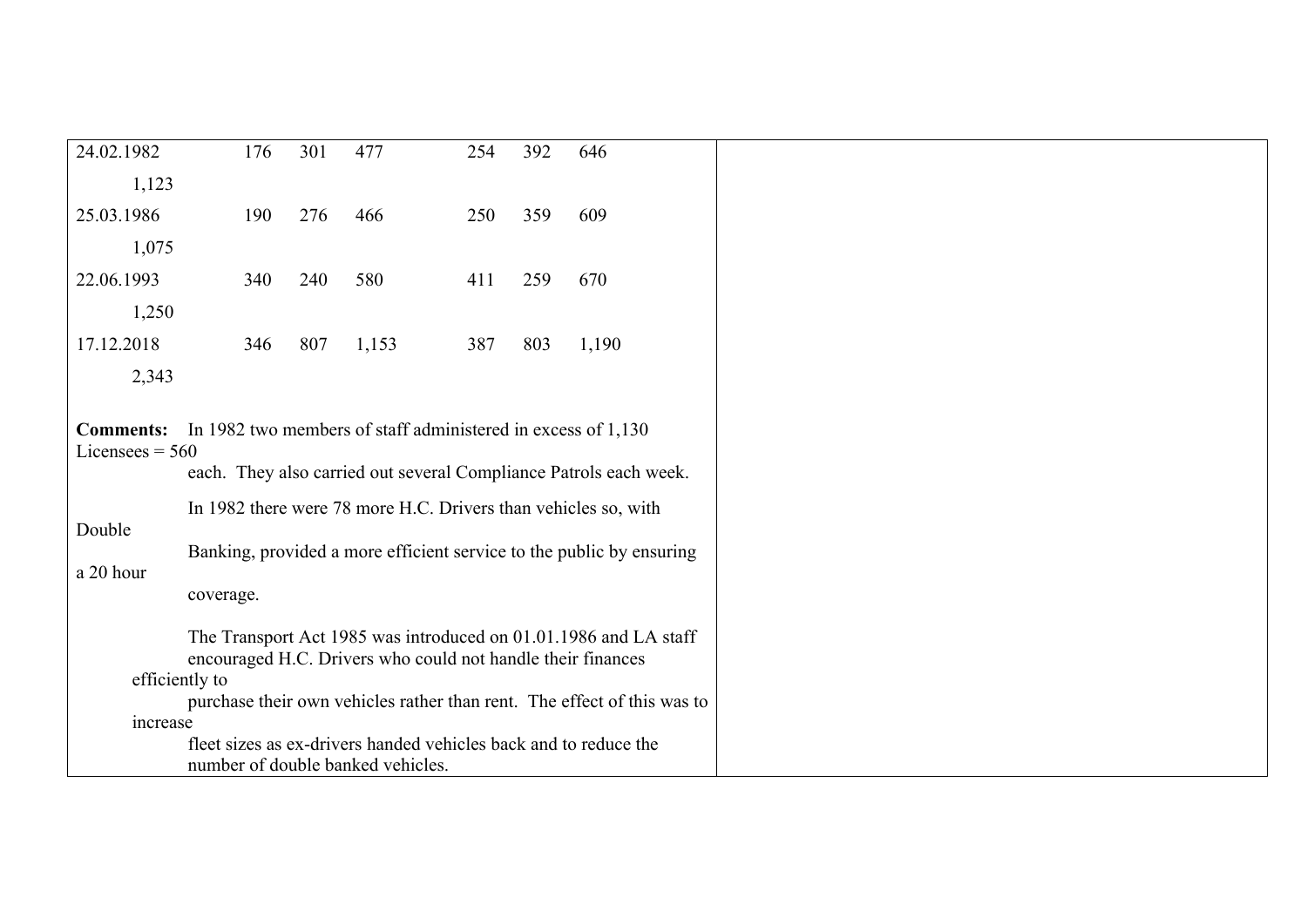| Through efficient compliance patrols the numbers of PHV's reduced<br>to 240 on                                                                                                                                                                          |                                                                                                                                                       |
|---------------------------------------------------------------------------------------------------------------------------------------------------------------------------------------------------------------------------------------------------------|-------------------------------------------------------------------------------------------------------------------------------------------------------|
| 22.06.1993.                                                                                                                                                                                                                                             |                                                                                                                                                       |
| Double Banking: There has never been a general practice of PHV                                                                                                                                                                                          |                                                                                                                                                       |
| Drivers                                                                                                                                                                                                                                                 |                                                                                                                                                       |
| Double Banking but this was a fairly common practice within the                                                                                                                                                                                         |                                                                                                                                                       |
| Hackney                                                                                                                                                                                                                                                 |                                                                                                                                                       |
| Carriage Trade. It is noticeable that in recent years this has died out                                                                                                                                                                                 |                                                                                                                                                       |
| as the                                                                                                                                                                                                                                                  |                                                                                                                                                       |
| figures show resulting in fewer Taxis being available for the public                                                                                                                                                                                    |                                                                                                                                                       |
| throughout                                                                                                                                                                                                                                              |                                                                                                                                                       |
| the 24 hour period                                                                                                                                                                                                                                      |                                                                                                                                                       |
|                                                                                                                                                                                                                                                         |                                                                                                                                                       |
| LA staff has increased over recent years with three full time                                                                                                                                                                                           |                                                                                                                                                       |
| Inspectors, two                                                                                                                                                                                                                                         |                                                                                                                                                       |
| clerks doing a job share, one apprentice ? and two senior staff                                                                                                                                                                                         |                                                                                                                                                       |
| members who                                                                                                                                                                                                                                             |                                                                                                                                                       |
| provide a 50% dedication to Licensing of the two trades. This                                                                                                                                                                                           |                                                                                                                                                       |
| equates to six                                                                                                                                                                                                                                          |                                                                                                                                                       |
| members of staff administering approximately 2,350 licences or 392                                                                                                                                                                                      |                                                                                                                                                       |
| each with                                                                                                                                                                                                                                               |                                                                                                                                                       |
| a drastic drop in Compliance Patrols.                                                                                                                                                                                                                   | <b>Trade Meeting 19.1.16</b>                                                                                                                          |
| Taxi Trade Meeting 19.01.2016                                                                                                                                                                                                                           | Vehicles over 5 years of age must have a 6 monthly compliance test<br>by a testing station authorized by PCC. This includes the MOT and               |
| Private hire – RH raised concerns that the PH trade is not properly regulated and<br>that all PH vehicles should be made to report to the Licensing Office for routine<br>ingpection where that vehicle has not inspected on the street. DH stated that | the PCC compliance certificate. If any defects are noted on patrols<br>on vehicles that recently had a compliance/MOT then these are<br>investigated. |

inspection where that vehicle has not inspected on the street. DH stated that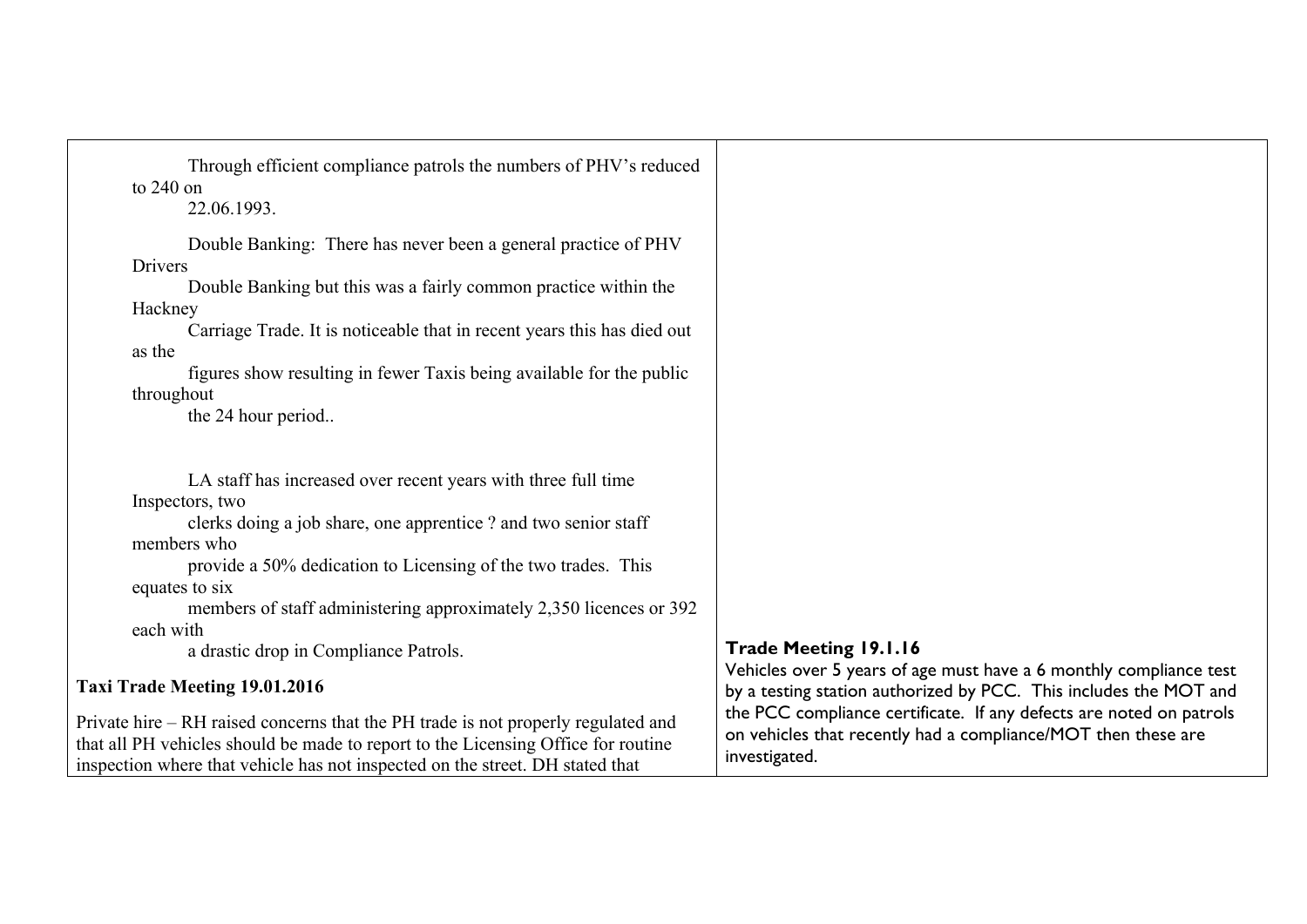|                                 | resources did not allow for this course of action and that all vehicles are compliance<br>tested once or two a year. Officers also respond to complaints and call vehicles in<br>for inspection. By way of example RH stated that PH vehicles are routinely seen<br>with their licence plates displayed in the rear window.                                     | Any licence plates displayed in the rear window are actioned when<br>reported or found during patrols. Please forward specific vehicle<br>details for us to investigate. |  |  |  |
|---------------------------------|-----------------------------------------------------------------------------------------------------------------------------------------------------------------------------------------------------------------------------------------------------------------------------------------------------------------------------------------------------------------|--------------------------------------------------------------------------------------------------------------------------------------------------------------------------|--|--|--|
| <b>Comment:</b><br>regarding    | On several occasions Taxi Trade Representatives have complained<br>the lack of Compliance Testing of PHV's.                                                                                                                                                                                                                                                     |                                                                                                                                                                          |  |  |  |
| of<br>two staff                 | When there were two members of staff there were plenty of<br>resources, why is<br>it that with six staff members "resources did not allow for this course<br>action". There was much more enforcement when the LA only had<br>than there is now.                                                                                                                |                                                                                                                                                                          |  |  |  |
|                                 | LA Compliance administration re-active and not pro-active.                                                                                                                                                                                                                                                                                                      |                                                                                                                                                                          |  |  |  |
|                                 | Taxi Trade Meeting 13/10/2016                                                                                                                                                                                                                                                                                                                                   | Trade Meeting 13.10.16<br>The officers have not needed to issue these FPN's and pass                                                                                     |  |  |  |
| 5.                              | <b>Civil Enforcement Officer Powers (CEO)</b><br>SF: All 3 Taxi Enforcement Officers are now authorised to issue FPNs for<br>vehicles parking/blocking ranks. These powers can also be used where<br>licensed drivers' park and leave their vehicles for extended periods of time<br>unattended. This will be trialed over the forthcoming months the licensing | intelligence to the Parking Officers. This was trialed but it was not<br>found to be effective use of resources for the numbers involved.                                |  |  |  |
|                                 | section needs to explore the different types of equipment available to issue<br>the FPNs.                                                                                                                                                                                                                                                                       | <b>Training</b> $-$ it is important that officers receive adequate training to<br>be able to do their job such as vehicle inspection courses, taxi law                   |  |  |  |
| <b>Comment:</b><br>years equals | Spreadsheet: 2802 Training 2017/18 £680; 2018/19 £330. Two                                                                                                                                                                                                                                                                                                      | updates and prosecution training. These are costs associated with<br>running the service and therefore must be paid for by the trade<br>accounts.                        |  |  |  |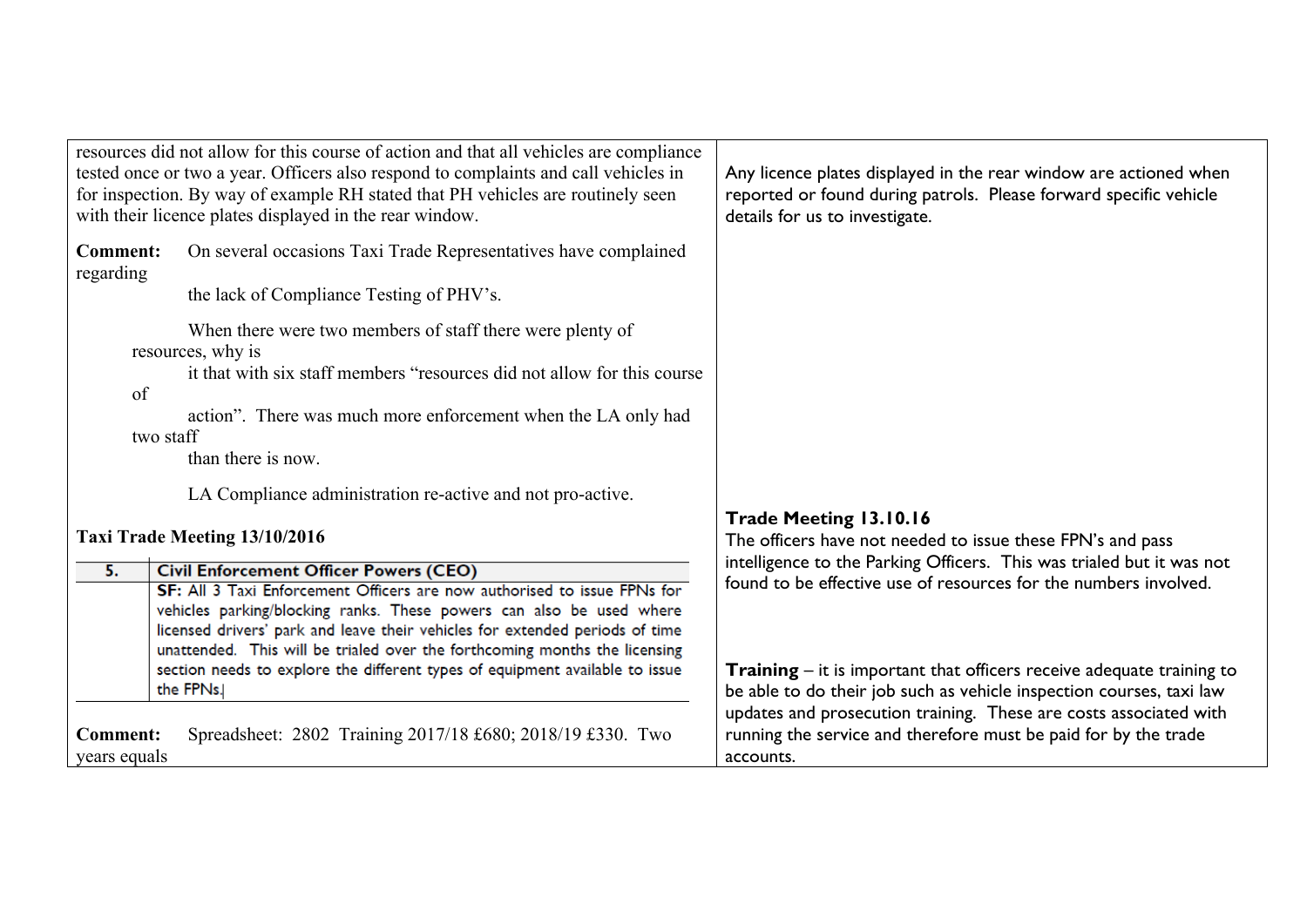£1,010.

The LA staff were trained in 2016 yet we are informed that no vehicle has

been issued with a PCN in the two and a half years since.

Why is the Taxi Trade being charged for staff training ??.

The late Lord Denning stated that a Taxi is a shop on wheels and that Taxi Proprietors/Drivers are small business men. No other small business is regulated as complexly as the Taxi Trade with the multitude of Statutes, Statutory Instruments and local Specifications and Conditions that we have to abide by so we require an efficient Licensing Authority to fairly administer the Taxi and Private Hire trades.

Plymouth Crown Court Case No: A19990007 21.09.1999

and

Key Cabs Ltd Appellant Plymouth City Council Respondent

Page 4 2<sup>nd</sup> main paragraph

*"…When cross-examined he {Mr. Shepherd} accepted that the sub-committee had not in fact considered whether the ban on advertising on the roof was "reasonably necessary" and said that aspect had not been considered."*

Page 5 paragraph 1

## **Key Cabs Ltd 2007 Case**

This is not relevant to this review of licence fees, however members of the trade will recall that this related to the defence of a claim against the council's policy in respect of hackney carriage vehicle licences; the trade supported the council's position and the council were successful.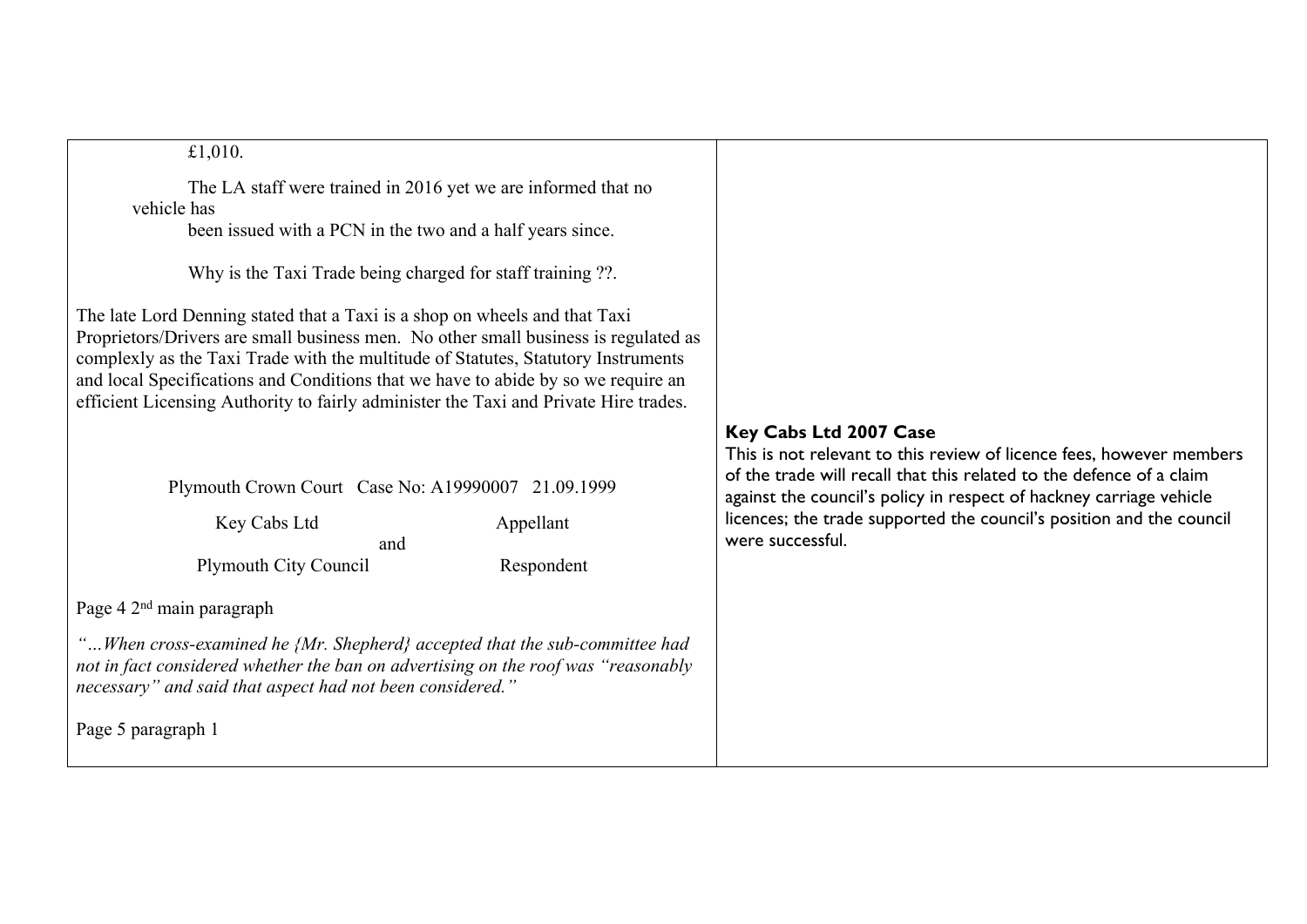*"…In the light of some of the evidence adduced before the Magistrates Key Cabs informed PCC on 15 January 1999 that it had changed it's trading name from "TaxiFast" to "TF Value Cars" and wished to use the legend "Advance Bookings Only" on the side rear panels of its licensed PHVs. …"*



Page 8 paragraph 2

However, when the sub committee did consider the matter at its meetings on 17 September 1998 and 27 August 1999 they did not, in our view, correctly apply themselves to the question under S.  $5(1)(a)(ii)$  which had they asked themselves the correct question they must have answered No; they failed to consider whether a total ban on advertising on the roof of a PHV was reasonably necessary in 1998 or 1999 and in imposing such a prohibition they acted wrongly.

| <b>Comment:</b> | Why has the LA not enforced the removal of the word "Taxi"        |  |  |
|-----------------|-------------------------------------------------------------------|--|--|
|                 | What is a Taxi? SI 1994 No. 1519 4. "taxi" means (a) in England   |  |  |
| and             | Wales, a vehicle licensed under (i) section 37 of the Town Police |  |  |
| Clauses Act     |                                                                   |  |  |
|                 | 1847:                                                             |  |  |

## **Use of the word "Taxi" on private hire vehicles – enforcement**

This is not relevant to this review of the licence fees.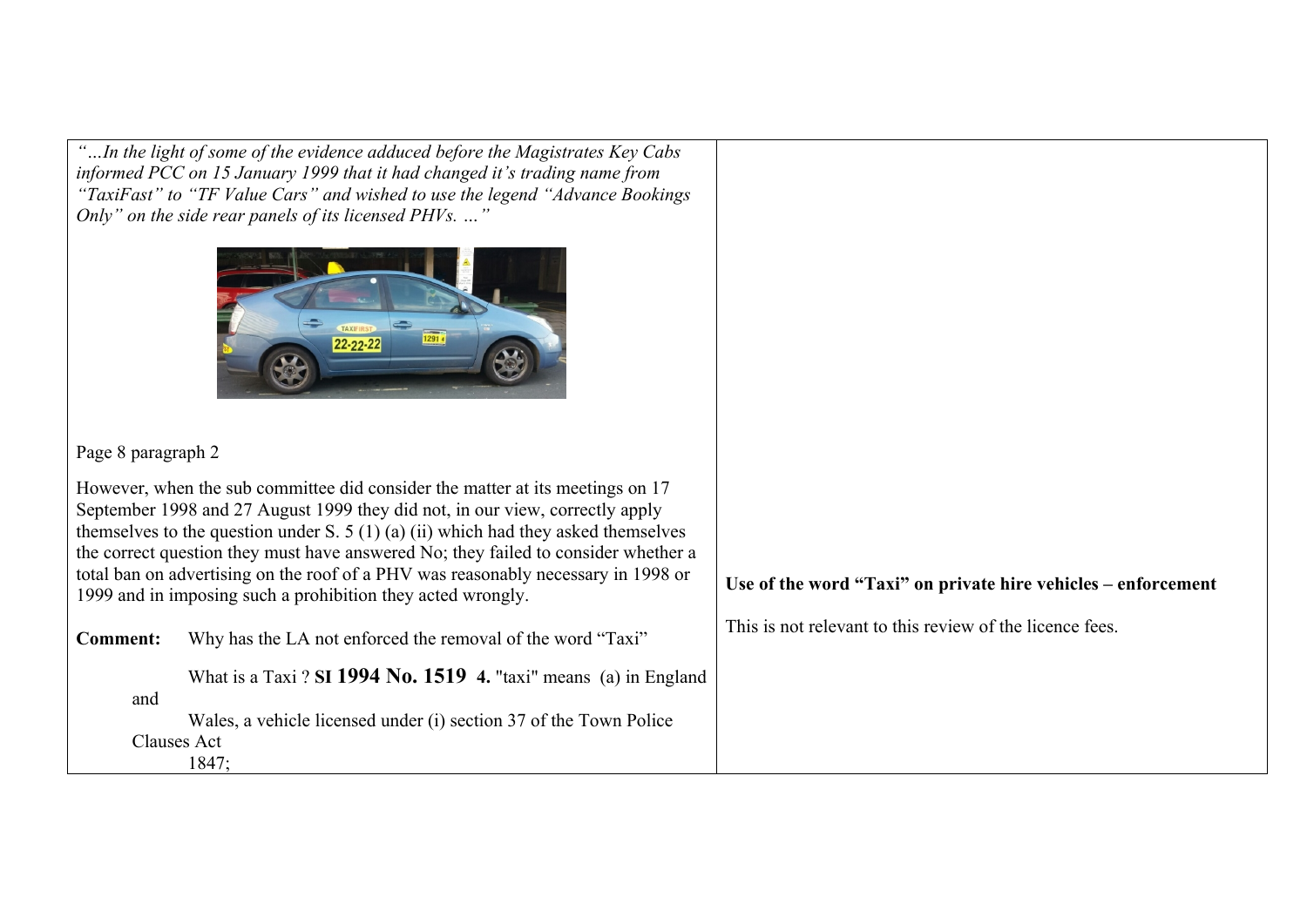Private Hire Vehicles are not "taxis" yet this LA continues to aid and abet the

false advertising on vehicles and around the city to the detriment of the

Licensed Taxi Trade.

**Key Cabs Limited t/a Taxifast Appellant v Plymouth City Council Respondent**

**CO/4369/2006**

**High Court of Justice Queen's Bench Division Administrative Court**

**8 November 2007**

### **[2007] EWHC 2837 (Admin)2007 WL 4190498Before: Mr Justice Mitting**

#### **Thursday, 8th November 2007**

**Comment:** Criticism was made by **Mr. Justice Mitting** in the High Court in London on Thursday about the way in which Plymouth City Council had

### responded to an

application by Key Cabs Limited for 30 hackney carriage licences.

He said he had "great sympathy for anyone dealing with the Council",

commenting that if the submission being put forward by Counsel on behalf [of

the] City Council were put forward on instructions, he considered the approach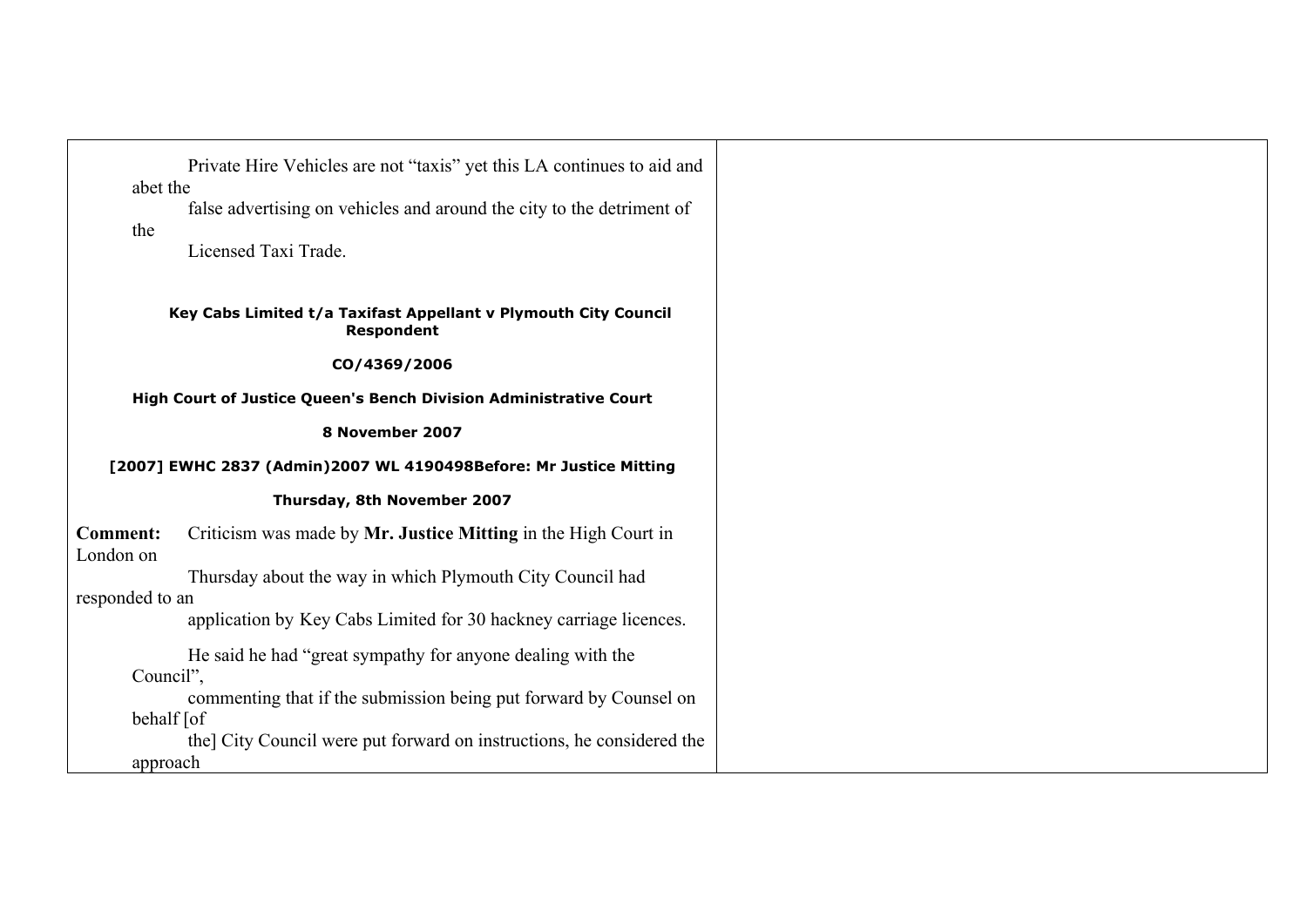| desired".                                                         | of the Council, acting as a regulatory authority, left "much to be                                                                                                                                    |  |
|-------------------------------------------------------------------|-------------------------------------------------------------------------------------------------------------------------------------------------------------------------------------------------------|--|
|                                                                   | Re-typed by R. W. Hamilton from notes that were taken by staff<br>present in the<br>Court during the Hearing and provided by Ashford Solicitors.                                                      |  |
| for                                                               | (2) On the 21st July 2004 the Complainant Company submitted a<br>Peugeot Euro<br>7 vehicle, registration number SF04 RJJ, to the Respondent Authority<br>plating and licensing as a hackney carriage. |  |
| <b>Comment:</b><br>specifications<br>Court                        | It is understood that this vehicle did not meet hackney carriage<br>but was not tested by PCC. Had it been there would have been no<br>Case or cost to the Taxi Trade Budget.                         |  |
|                                                                   | THE QUEEN ON THE APPLICATION OF KEY CABS LIMITED T/A TAXIFAST V PLYMOUTH<br>CROWN COURT CO/7689/2006                                                                                                  |  |
|                                                                   | HIGH COURT OF JUSTICE QUEEN'S BENCH DIVISION ADMINISTRATIVE COURT                                                                                                                                     |  |
| 9 NOVEMBER 2007                                                   |                                                                                                                                                                                                       |  |
| [2007] EWHC 2800 (ADMIN)2007 WL 4190529BEFORE: MR JUSTICE MITTING |                                                                                                                                                                                                       |  |
|                                                                   | FRIDAY, 9TH NOVEMBER 2007                                                                                                                                                                             |  |
|                                                                   | REPRESENTATION MR ALAN NEWMAN QC (INSTRUCTED BY MESSRS ASHFORDS,                                                                                                                                      |  |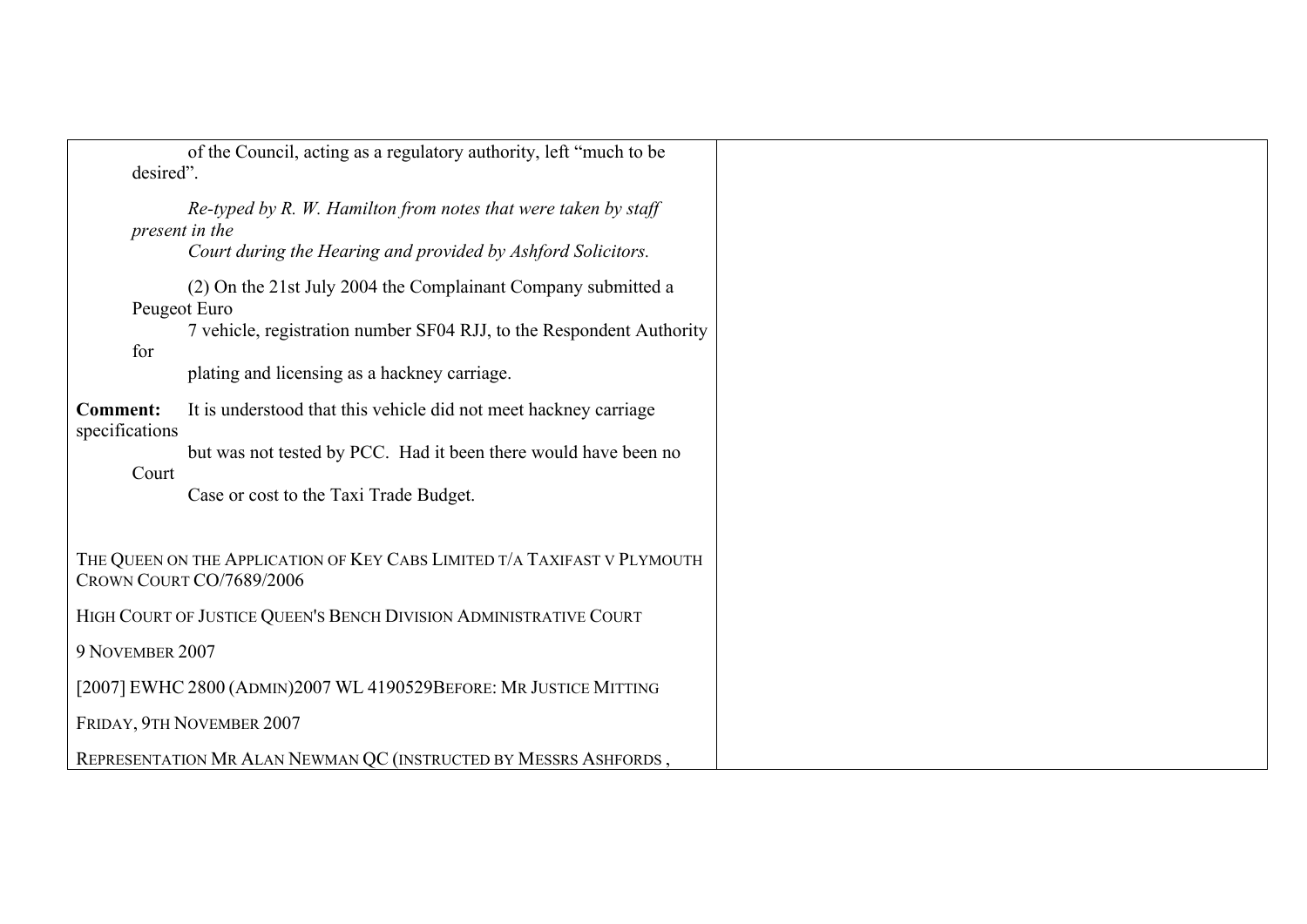PLYMOUTH) APPEARED ON BEHALF OF THE CLAIMANT.

MR JAMES FINDLAY (INSTRUCTED BY PLYMOUTH LEGAL SERVICES ) APPEARED ON BEHALF OF THE INTERESTED PARTY.

JUDGMENT MR JUSTICE MITTING:

34 Even if that were the only information available to Plymouth, which it was not, on no reasonable view could the court have concluded that the costs would be anything less than £200,000, indeed, most likely, significantly more. Plymouth were aware that that was not the base figure because of the letter to which I have already referred dated 14th February 2006. It was incumbent upon Plymouth's legal department to instruct Mr Findlay on matters such as costs if, as was inevitable, he was going to make submissions about them. They had that letter in their possession. It was up to them to make it plain to Mr Findlay that the £150,000 was but the prehearing costs. If the court was misled, then it was misled, in my view, as a result of Plymouth's failure to give adequate instructions to Mr Findlay.

41 MR FINDLAY: My Lord, as a matter of practice I feel I should ask for permission to appeal your Lordship's judgment. The issue on which I — no one from Plymouth is here and we obviously have to take instructions,

**Comment:** 34. **"**Plymouth's failure to give adequate instructions to Mr Findlay."

41. "no one from Plymouth is here"

Why should the Taxi Trade Budget pay for the failures of our LA.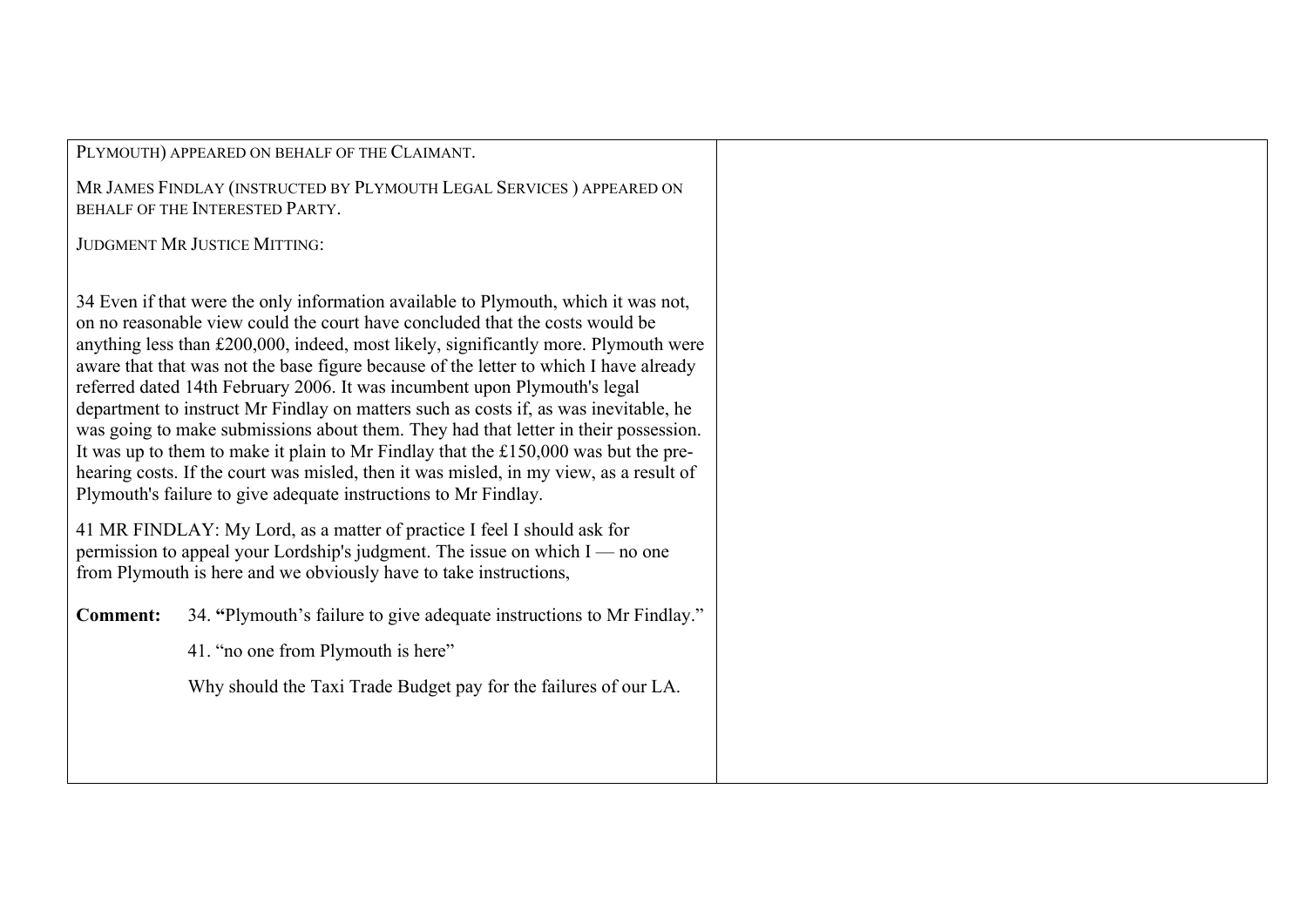|                                                                                                                                                                                                                                                                                                                                                                                                                              |                                               |                                                          |                            | Hackney Carriage and Private Hire Licensing Policy 2018<br>The Council complies with its Policy. |                                                                                                                                                                                                                                                                                               |
|------------------------------------------------------------------------------------------------------------------------------------------------------------------------------------------------------------------------------------------------------------------------------------------------------------------------------------------------------------------------------------------------------------------------------|-----------------------------------------------|----------------------------------------------------------|----------------------------|--------------------------------------------------------------------------------------------------|-----------------------------------------------------------------------------------------------------------------------------------------------------------------------------------------------------------------------------------------------------------------------------------------------|
| <b>10.0 Conditions of Driver Licence</b><br>10. 2 Regulation of hackney carriage drivers is achieved through the use of byelaws.<br>The Secretary of State for Transport has approved a set of byelaws to regulate the<br>hackney carriage trade operating within the City of Plymouth. These byelaws<br>became effective from the 14 July 2009 and will remain in place until such time as<br>they are updated or replaced. |                                               |                                                          |                            |                                                                                                  |                                                                                                                                                                                                                                                                                               |
| We understand the Policy cannot be revisited for a period of twelve                                                                                                                                                                                                                                                                                                                                                          |                                               |                                                          |                            |                                                                                                  |                                                                                                                                                                                                                                                                                               |
| It is the opinion of several Licensees that PCC as LA is failing to                                                                                                                                                                                                                                                                                                                                                          |                                               |                                                          |                            |                                                                                                  |                                                                                                                                                                                                                                                                                               |
| its' own Policy                                                                                                                                                                                                                                                                                                                                                                                                              |                                               |                                                          |                            |                                                                                                  |                                                                                                                                                                                                                                                                                               |
| When a Taxi Proprietor sought a court ruling on whether Byelaws are<br>required to regulate Taxi Drivers the Legal Department went out of                                                                                                                                                                                                                                                                                    |                                               |                                                          |                            |                                                                                                  | <b>Use of External Legal Advice</b><br>The reason that James Button was employed regarding this case was<br>because he is a specialist Taxi Licensing Solicitor.                                                                                                                              |
|                                                                                                                                                                                                                                                                                                                                                                                                                              |                                               |                                                          |                            |                                                                                                  | <b>Legal Costs</b>                                                                                                                                                                                                                                                                            |
| 5519<br>5703                                                                                                                                                                                                                                                                                                                                                                                                                 | Spreadsheet<br>Legal Expenses<br>Legal Agents | Taxis<br>3,000<br>31,466                                 | <b>PH</b><br>373<br>18,995 | Total<br>3,373<br>50,461                                                                         | All legal costs are time recorded to ensure accuracy and the trade<br>should pay the costs attributable to licensing of the trade which would<br>otherwise fall to be paid by the general council tax payer.                                                                                  |
|                                                                                                                                                                                                                                                                                                                                                                                                                              |                                               | Legal Department fit for purpose ??.<br>upon our budget. |                            |                                                                                                  | <b>HACKNEY CARRIAGE AND PRIVATE HIRE LICENSING POLICY 2018</b><br>thereby incurring additional costs and raising the question, is the<br>How can the Legal Department justify a cost of 34,466 this year. It is<br>our opinion that the Taxi Trade should not have all of these costs imposed |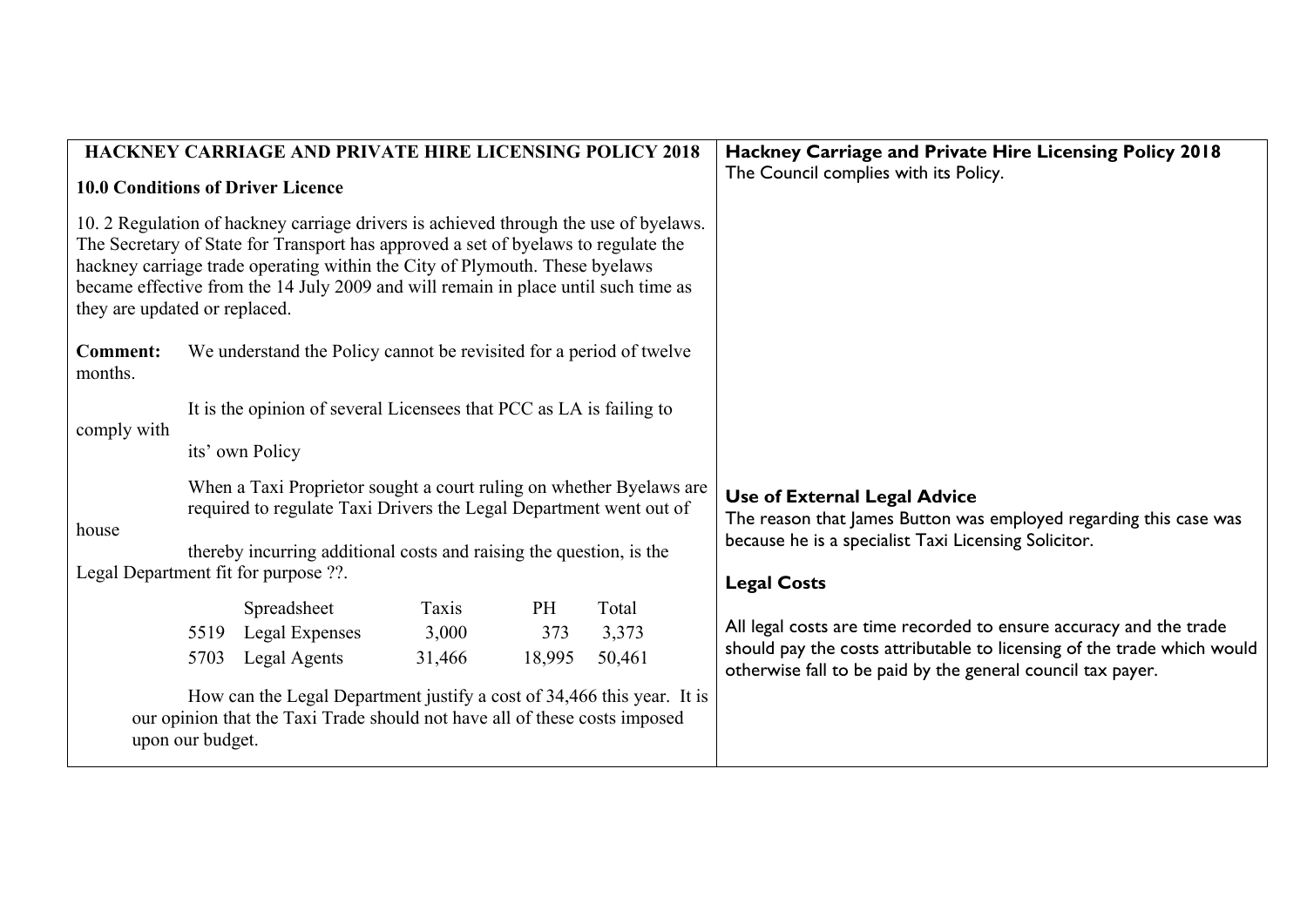| The perceived past failures of the Legal Department to safeguard the Taxi<br>Trade in Plymouth and the perceived bias towards Private Hire leaves very<br>little faith in the Legal Department and the costs which have been imposed<br>upon the Taxi Trade as a result.<br>The Taxi Trade has now reached the stage that because of false advertising by<br>Private Hire Companies and their persistent use of the word "taxi" unfettered by the<br>LA the general public do not know what a taxi is and persistently ask whether they<br>have to" pre-book" or are we "available for hire" when parked on Taxi Ranks. |                                                                                                                                      |
|-------------------------------------------------------------------------------------------------------------------------------------------------------------------------------------------------------------------------------------------------------------------------------------------------------------------------------------------------------------------------------------------------------------------------------------------------------------------------------------------------------------------------------------------------------------------------------------------------------------------------|--------------------------------------------------------------------------------------------------------------------------------------|
| The cost of purchasing a Vehicle, Insurance, Vehicle Test and Licence, Driver<br>Licence, two Tyres, a Service and Fuel to pay for the preceding equates in this<br>writers case to £2,851.                                                                                                                                                                                                                                                                                                                                                                                                                             | All costs associated with the taxi business may be claimed as an<br>allowable deduction for tax purposes. Please contact the HMRC or |
| Broken down; fourteen days holiday, one day per week off, Bank holidays etc. say<br>290 working days per year with an eight hour working day.                                                                                                                                                                                                                                                                                                                                                                                                                                                                           | your accountant for more information.                                                                                                |
| A cost of £2,851 equates to £1.23 per hour. There are many hours when Taxi<br>Drivers earn less than the minimum wage and any unreasonable increase in Licence<br>Fees will cause great hardship to those younger Licensees with mortgages and<br>families.                                                                                                                                                                                                                                                                                                                                                             |                                                                                                                                      |
| Vehicle Proprietors who rent out vehicles will look at the increase, work out that it<br>is £2.54 per week and increase vehicle rents by £5.00. This is a large increase in<br>cost for a Taxi Driver with a young family and could cause real hardship.                                                                                                                                                                                                                                                                                                                                                                |                                                                                                                                      |
| This could also have a knock on effect for Taxi Offices trying to recruit additional<br>drivers to serve the public on a 24 hour basis.                                                                                                                                                                                                                                                                                                                                                                                                                                                                                 |                                                                                                                                      |
| Taxi Offices tend to reduce the numbers of Taxis at Taxi Ranks which alleviates<br>congestion in certain areas of the city.                                                                                                                                                                                                                                                                                                                                                                                                                                                                                             |                                                                                                                                      |